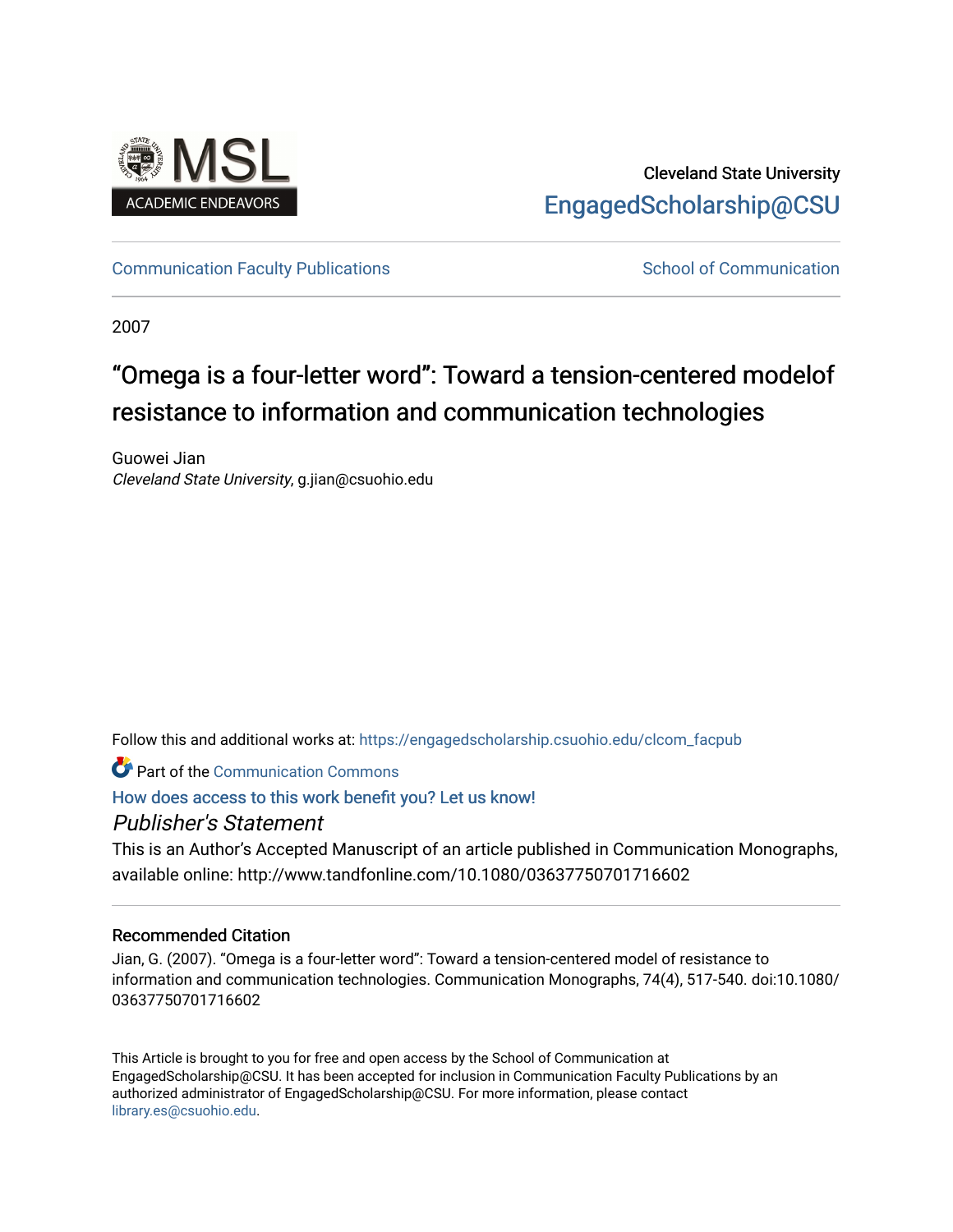# ''Omega is a Four-Letter Word'': Toward a Tension-Centered Model of Resistance to Information and Communication Technologies

Guowei Jian

The adoption of enterprise-wide information and communication technologies (ICTs) has become a growing trend in a wide range of industries. Resistance has been identified as one of the most common reasons for unsuccessful implementations. Assuming technologies as fixed objects, many existing theories tend to reduce resistance to psychological mechanisms or structural misalignment. The purpose of this study is to retheorize resistance to ICTs by integrating a social constructionist perspective of technology and a framework of organizational tensions. By employing qualitative methods, a case study examined the adoption, implementation and use of an enterprisewide software system in a technology service organization. The in-depth case analysis revealed a tension-centered process model, which shows that resistance to ICTs is constituted in a dynamic, reflexive interplay between the ongoing construction of ICTs and organizational tensions. In this process, an ICT adoption brings into play various organizational tensions, which then shape the interpretations of the ICT in oppositional terms, and reactions to these tensions and oppositional interpretations result in various forms of resistance behaviors. This tension-centered process model offers a useful alternative to existing research on resistance to ICTs in the workplace.

Keywords: Workplace Resistance; ICT Implementation; Social Construction of Technology; Organizational Tension; Technological Change

Guowei Jian (PhD, University of Colorado at Boulder, 2003) is an Assistant Professor in the School of Communication at Cleveland State University. This paper uses data collected for the author's dissertation directed by Stanley Deetz. A previous version of the paper was presented at the annual meeting of the Academy of Management in Philadelphia in August 2007. The author wants to thank Stanley Deetz, Alan Sillars, and three anonymous reviewers for their invaluable comments on the manuscript. Correspondence to: Guowei Jian, School of Communication, Cleveland State University, 2121 Euclid Avenue, MU 247, Cleveland, OH 44115, USA. Tel: (216) 687-3995; Fax: (216) 687-5435; E-mail: g.jian@csuohio.edu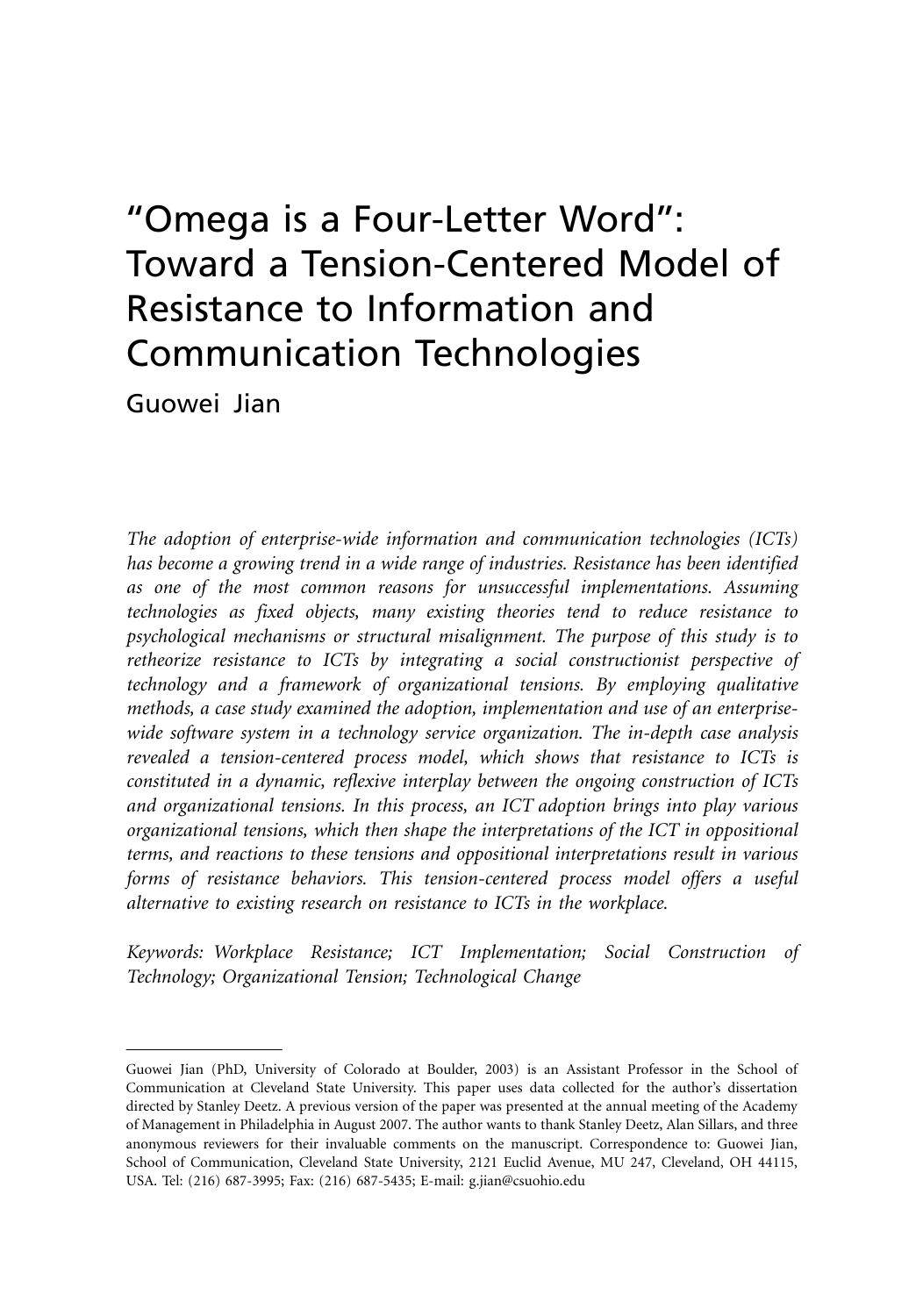Since the 1990s, the adoption of enterprise-wide information and communication technologies (ICTs) has become a growing trend in industries ranging from hightechnology and engineering to retail services and education (Ehie & Madsen, 2005; Shin, 2006). Such systems promise the integration of information and seamless communication across functional areas in organizations (Kumar & van Hillegersberg, 2000). However, the road to these promises is often riddled with unmet objectives, abandoned projects, and wasted resources (Davenport, 1998; Kansal, 2006). Among many challenges, resistance has been acknowledged as a significant source of failure in ICT implementations (e.g., Hong & Kim, 2002; Kim, Lee, & Gosain, 2005). To address this issue, theoretical models have begun to emerge in recent years, focusing on individual psychology (e.g., Joshi, 1991; Martinko, Henry, & Zmud, 1996), group power structures in organizations (e.g., Markus, 1983), or subversive behaviors (e.g., Bain & Taylor, 2000; Townsend, 2005). I argue that recent communication research on the social construction of ICTs (DeSanctis & Poole, 1994; Fulk, 1993; Jackson, Poole, & Kuhn, 2002) and organizational tensions (Ashcraft, 2006; Ashcraft & Trethewey, 2004; Fairhurst, Cooren, & Cahill, 2002; Howard & Geist, 1995; Jian, 2007; Poole & van de Ven, 1989; Seo, Putnam, & Bartunek, 2004; Stohl & Cheney, 2001; Tracy, 2004; van de Ven & Poole, 1995) holds promise to extend our understanding on this issue beyond the psychological or structural modes of explanations.

Hence, the purpose of this study is to re-theorize resistance to ICTs by integrating a social constructionist perspective of technology, which attends to the interpretive struggle (Mumby, 2005) and organizational sensemaking (Weick, 1979), with a framework of organizational tensions. By employing qualitative methods, a case study examines the adoption, implementation and use of an enterprise-wide software system in a technology service organization. In-depth case analysis reveals a tensioncentered process model, which shows that resistance to an ICT is constituted in a dynamic, reflexive relationship between an ongoing construction of the technology and organizational tensions: an ICT adoption brings into play various organizational tensions, which then shape the interpretations of the technology in oppositional terms, and reactions to the tensions and oppositional meanings lead to variant resistance behaviors.

This study makes several theoretical contributions to the literature of resistance to ICTs. First, it offers a tension-centered process model as a useful alternative to existing frameworks. Especially, the model foregrounds meaning interpretation as a modality (Jackson et al., 2002) which plays a consequential role in producing resistance to ICTs. It is a modality often overlooked in previous research that focuses on psychological states and organizational power structures as determinants of resistance. Second, integrating the social constructionist approach to technology and a framework of organizational tensions is an innovation that allows and extends an interactional understanding of resistance (Markus, 1983) as the interplay between technological and organizational processes (Markus & Robey, 1988; Orlikowski & Barley, 2001), which overcomes the traditional dualistic tilt in theorizing toward either technology or organization (Jackson et al., 2002; Orlikowski & Barley, 2001). I will begin by introducing the social constructionist approach to ICTs.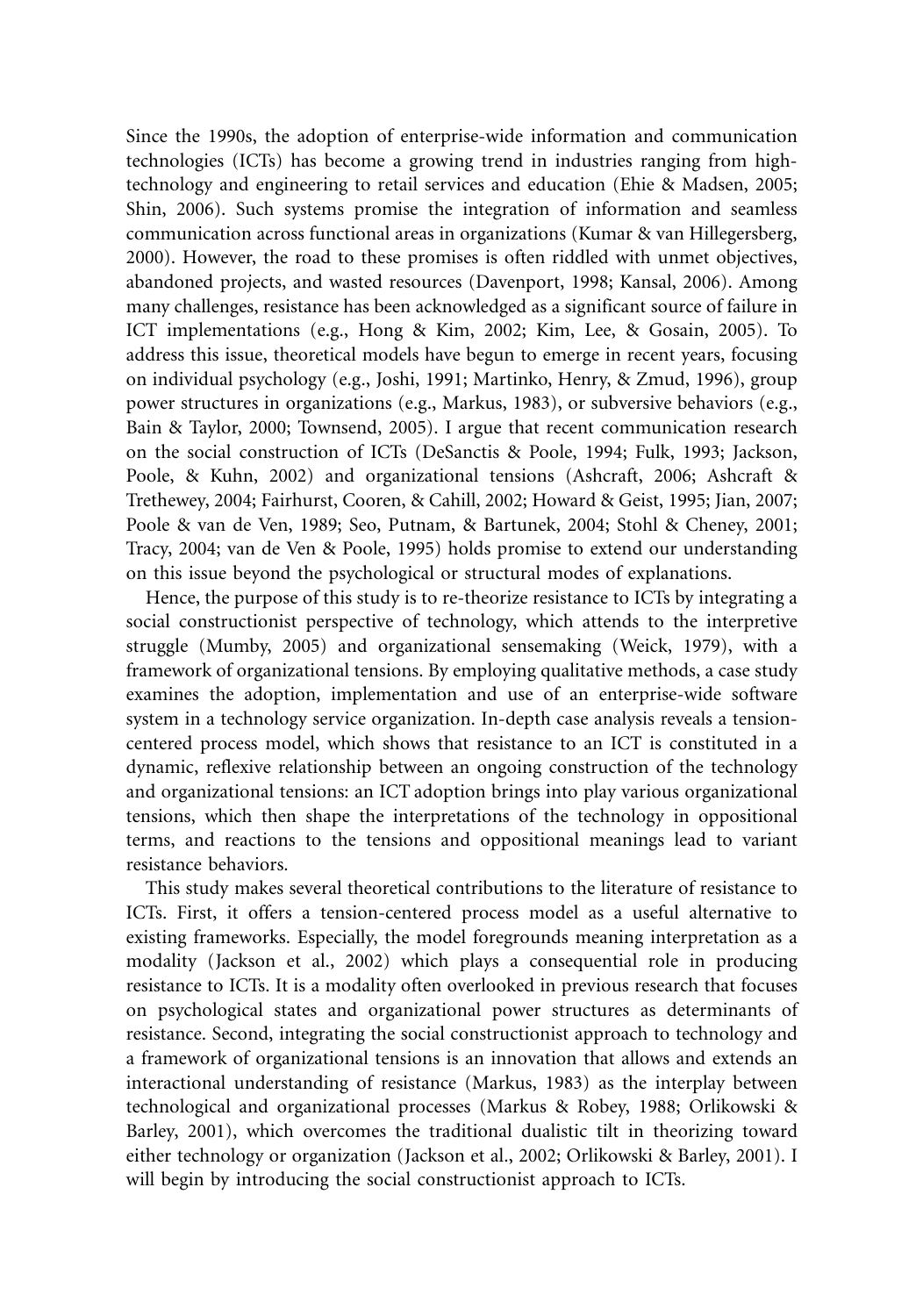#### The Social Construction of ICTs

Research from management information systems and critical management studies have gained significant insights in understanding workplace resistance to ICTs in the past decade or so (see, for review, Lapointe & Rivard, 2005). It includes psychological models based on equity (Joshi, 1991), cognitive attribution (Martinko et al., 1996), and stress (Marakas & Hornik, 1996), structural models based on power distribution and organizational politics (Markus, 1983), the combination of psychological and structural processes (Lapointe & Rivard, 2005), and critical analysis of subversive behaviors (Bain & Taylor, 2000; LaNuez & Jermier, 1994; Townsend, 2005). However, an implicit assumption underlying these models is that ICTs are static and stable objects and embody rather fixed meaning, technical practice, power structure, and social arrangement. Recent developments with respect to the social construction of ICTs by scholars from communication and other fields (e.g., DeSanctis & Poole, 1994; Fulk, 1993; Jackson, 1996; Jackson et al., 2002; Orlikowski, Yates, Okamura, & Fujimoto, 1999; Slack, 1989; Williams & Edge, 1996) challenge and problematize this assumption.

A central argument of the social constructionist perspective is that a technology, instead of being a static and fixed artifact, is constituted in various ways in which certain technical features are appropriated by social actors within specific social contexts (Jackson et al., 2002). For instance, by studying a collaborative software product Notes, Orlikowski (2000) reveals that the same technological artifact is reconstituted with different rules and structures in different organizations, and hence, becomes different technologies in practice. Adaptive structuration theory (DeSanctis & Poole, 1994) also convincingly demonstrates the process in which groups reconstruct a technology through different appropriations. The emphasis on the reconstitution of technology in practice opens up the possibility of understanding resistance not as a phenomenon external to a technology but internal to its continuous construction and shaping.

Moreover, the social constructionist perspective argues that a technology is brought into existence not only by its hardware or designed features but also by the interpretations that assign meaning to it (Bijker, 1987; Pinch & Bijker, 1987; Slack, 1989). It acknowledges and emphasizes the symbolic existence of a technology as a signifier, the meaning of which is (re)constituted in, and challenged by, various interpretations in the active sensemaking (Weick, 1979) that takes place throughout the process of technology acquisition, implementation and use. Fulk (1993) argues,

Technologies provide unusual problems in sensemaking because their processes are poorly understood and because they are continuously redesigned and reinterpreted in the process of implementation and accommodation to specific social and organizational contexts. Communication technologies in particular link disparate entities in a seamless web that engages joint sensemaking in the process of mediated interaction. ... The symbolic meanings may well arise, be sustained, and evolve through ongoing processes of joint sensemaking within social systems. (p. 922)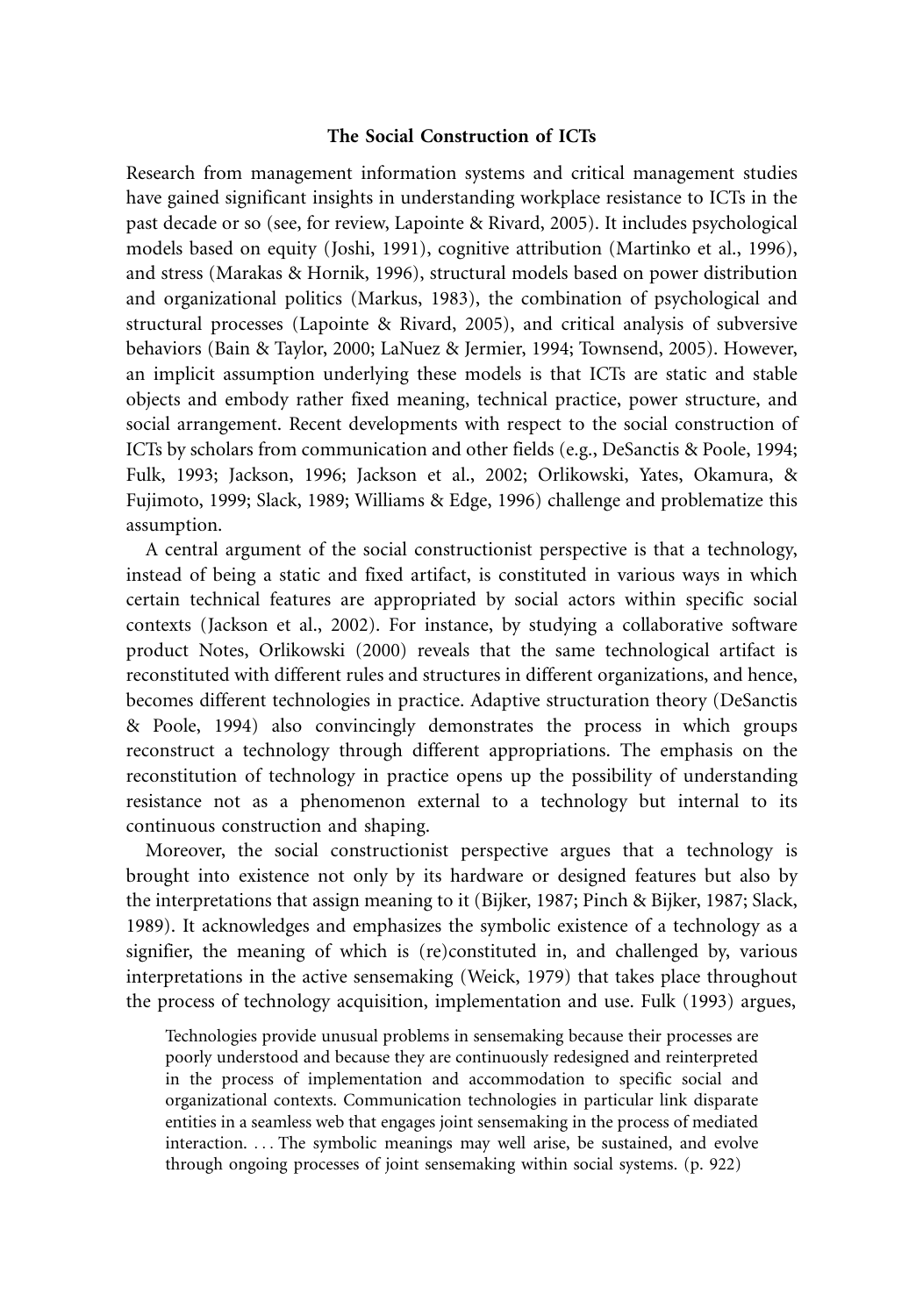Bijker (1987) and other scholars (Feenberg, 1991; Pinch & Bijker, 1987) have convincingly demonstrated that a technology possesses interpretative flexibility, which undermines any ultimate discursive closure or fixation of meaning (Laclau & Mouffe, 1985). Thus, ''technology has no absolute identity but the ongoing production of identity empowered and empowering in articulated social relations'' (Slack, 1989, p. 338). Different interpretations of a technology empower different technological practices. Hence, a social constructionist perspective on technology directs attention to the struggle over interpretations that extant resistance models overlook. It echoes what Mumby (2005) argues that organizational control and resistance play out not only in structural or behavioral forms but also in the way in which organizational members try to ''control and shape dominant interpretations of organizational events'' (p. 595). By examining the struggle over the meanings of an ICT we may uncover significant insights into workplace resistance to ICTs.

#### Organizational Tensions

Additional to the social constructionist perspective of ICTs, organizational tension serves as another theoretical resource that this study draws upon to understand resistance. Tension-centered analysis has become an important approach in organizational studies (Ashcraft, 2006; Fairhurst et al., 2002; Howard & Geist, 1995; Jian, 2007; Poole & van de Ven, 1989; Seo et al., 2004; Stohl & Cheney, 2001; Tracy, 2004; Tretheway & Ashcraft, 2004; van de Ven & Poole, 1995). As Trethewey and Ashcraft (2004) explain, ''A tension-centered approach begins with the premise that organizations are conflicted sites of human activity; accordingly, foregrounding tension can lead to richer understandings of actual practice and thereby aid in theory building'' (p. 82). Specifically, in the context of organizational change, van de Ven and Poole (1995) propose the use of dialectical tensions as the generative mechanism of change. Following their proposal, Fairhurst et al. (2002) and Jian (2007) empirically demonstrated how organizational tensions operate as dynamic driving forces in creating unintended consequences of change. In the research of management information systems, Robey and Boudreau (1999) argued that ''theories with a logic of opposition offer an alternative explanation of the ways in which information technologies interact with organizations to produce social consequences'' (p. 181). The tension-centered approach proved to be useful in understanding the learning process in implementing ERP (enterprise resource planning) systems in organizations (Robey, Ross, & Boudreau, 2002).

Given its effectiveness in theorizing a variety of organizational and technological issues in the past, I argue, the tension-centered approach could be extended to theorize resistance to ICTs in the workplace. First, the implementation of new technologies, especially enterprise-wide ICTs, could be considered a special occasion of planned organizational change (Markus, 2004). Like other planned change initiatives, new ICT implementations are deliberate processes with the goals of achieving a state of behavior, structure, and/or conditions different from the prior one (Ford & Ford, 1995; Goodman & Kurke, 1982; Porras & Silver, 1991). This special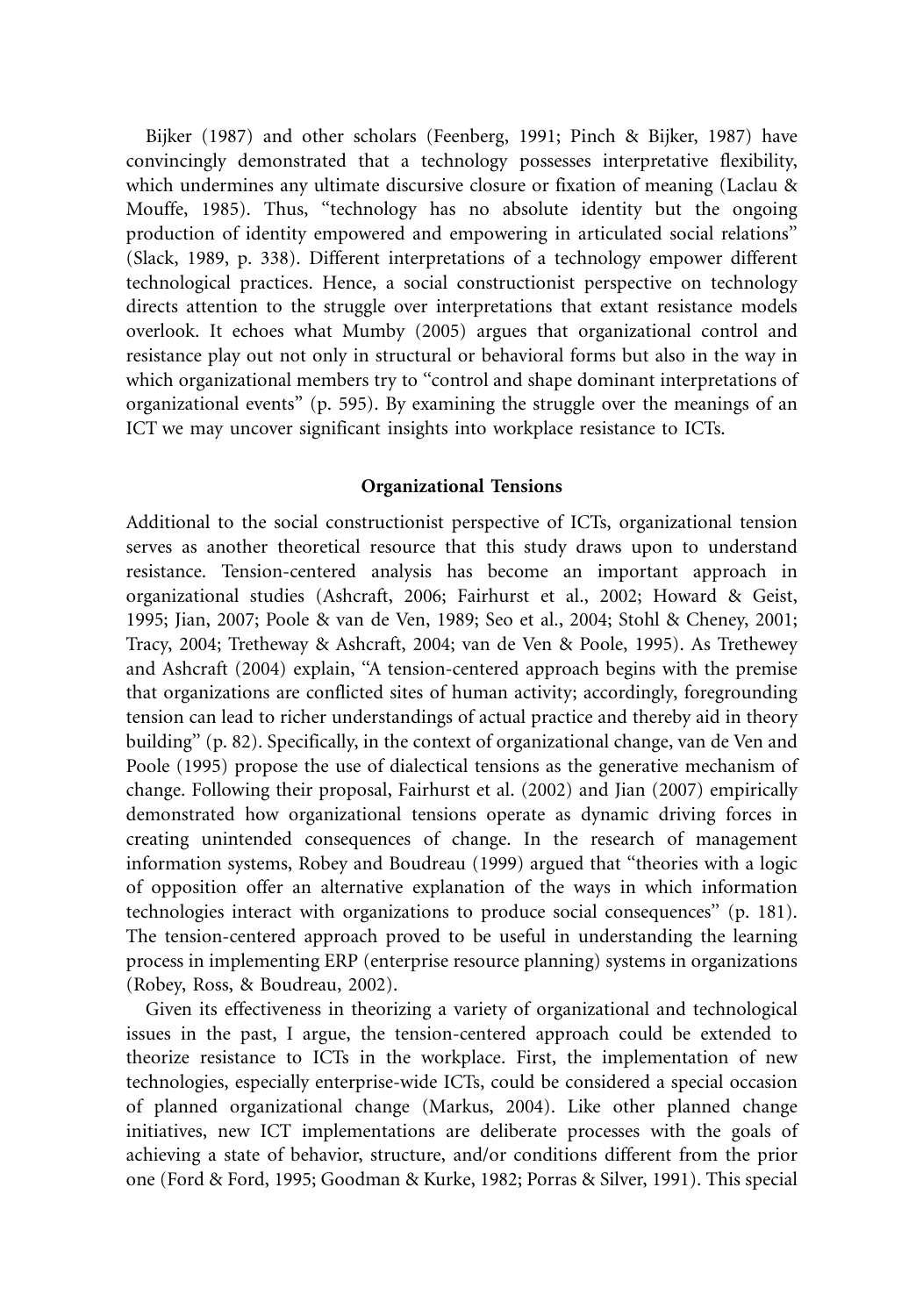change event could trigger and intensify organizational tensions, through which the competing meanings of the technology are constructed and appropriated.

Second, resistance itself to an ICT already implies an overarching control/resistance dialectic. To understand this dialectic, it is necessary to explore ''the ongoing tensions and contradictions that constitute the process by which organizational actors attempt to shape workplace practices'' (Mumby, 2005, p. 23) and to examine ''how social actors attempt to 'fix' meanings in ways that resist and/or reproduce extant relations of power'' (p. 24). Recent research on workplace resistance has placed greater attention on the dialectic nature of resistance (Lutgen-Sandvik, 2006) and the use of discursive strategies (Larson & Tompkins, 2005; Putnam, Grant, Michelson, & Cutcher, 2005). Hence, in the case of resistance to ICTs, it is important to understand the tensions through which organizational members form competing meanings of the technology in practice.

Third, I argue that resistance behaviors to ICTs can be theorized as variant ways in which organizational members react to oppositional meanings of ICTs that embody organizational tensions and contradictions. Existing research suggests that people react to, or cope with, tensions in patterned ways (Baxter, 1990; Kramer, 2004; Poole & van de Ven, 1989; Pratt & Doucet, 2000; Stohl & Cheney, 2001; Tracy, 2004). For instance, Pratt and Doucet (2000) found that employee emotional reactions to organizational contradictions range from fanatical commitment, rage, and vacillation between these extremes to escapism and paralysis. In studying the reactions of correction officers to organizational tensions, Tracy (2004) revealed that officers engaged in selection (choosing one pole of a tension over the other), vacillation (switching between two poles), splitting (dividing tensional poles among employees), tactics to attend to multiple goals simultaneously, and withdrawal. Based upon this line of research, I suggest that resistance behaviors be examined and theorized through reactions to tensional meanings of ICTs.

Thus, drawing upon the social constructionist perspective of technology and a tension-centered approach to organizational analysis, this study intends to explore the following research questions through a case study in order to better understand workplace resistance to ICTs: What kinds of organizational tensions emerge in the adoption of an ICT? How are the interpretations of the ICT shaped in these tensions? How do organizational members resist to the ICT in reaction to its tensional meanings?

#### Methods

#### The Setting:  $UTech<sup>1</sup>$

UTech is an information technology and service provider for a large state university in the western US. The organization offers a wide range of technological products and services from traditional low-end technologies such as telephone to the state-of-theart computing, networking, and media technologies, and from basic classroom technical support, such as setting up a data projector, to facilitating videoconference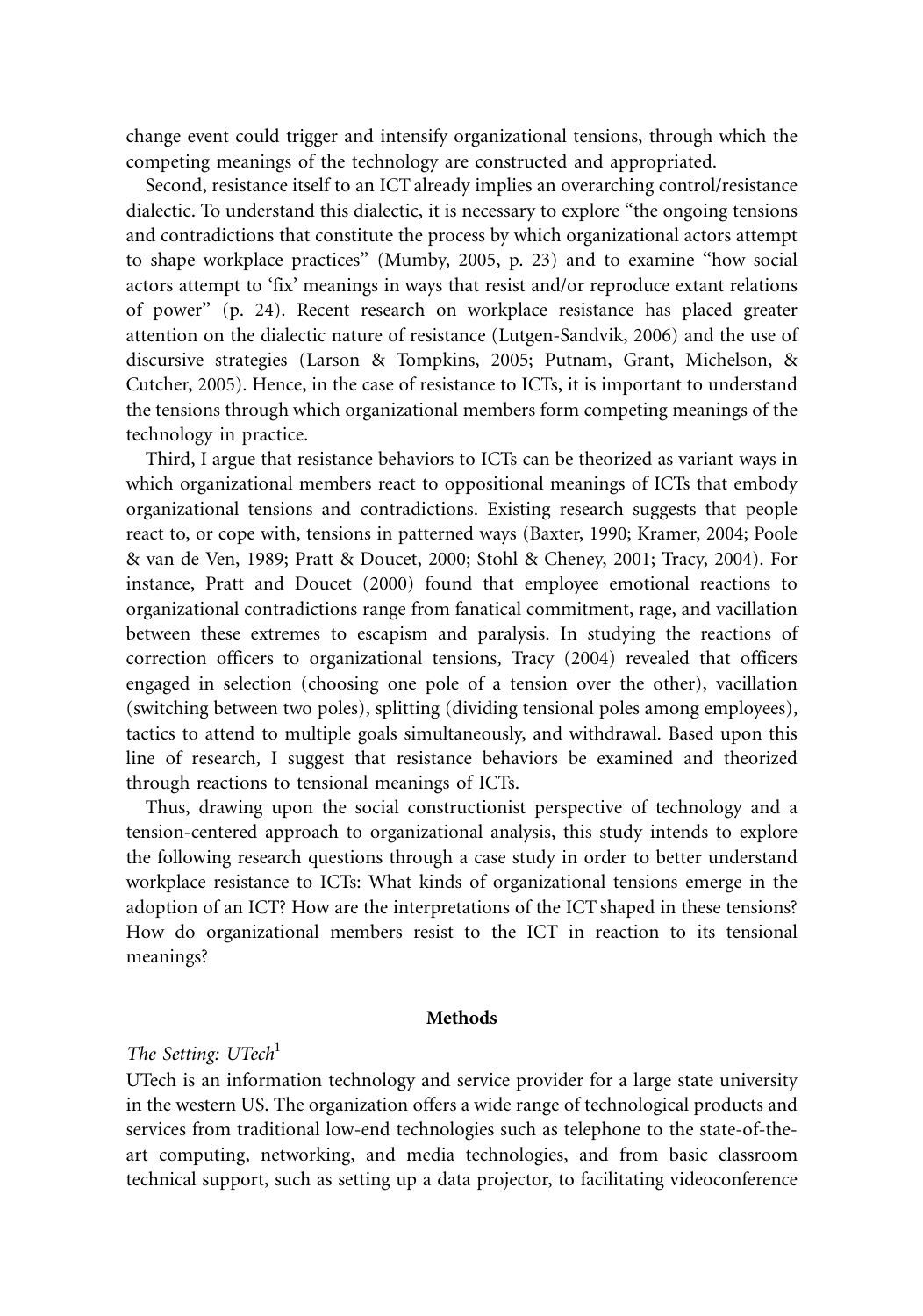and online education. At the time of my research, it employed 140 full-time staff and about the same number of student part-time employees, serving the university faculty, students, and administrative staff. About 50% of UTech's full-time employees have bachelor's and postgraduate degrees and its entire part-time student employees are working toward a bachelor's or postgraduate degree. Although operating independently, UTech receives funding from the University and is part of the state employment system.

Prior to the year 1999, UTech was very much decentralized in servicing university customers. For instance, each workgroup that offered a set of products and services had its own direct contact channels with their customers. Some larger groups had their own customer helpdesks. There was very limited formal coordination across groups, which often generated customer complaints about confusion regarding overlapping services and delayed or lost service requests. In 1998, senior management decided to centralize customer services and improve coordination among groups. A taskforce was commissioned to plan and set up a centralized service center and to acquire and implement a software system so as to enable the new service process. The taskforce reported to a steering committee consisting of the director and two associate directors of UTech at the time.

At the beginning of 1999, UTech opened the service center. Meanwhile, it began implementing the newly acquired, client-server based software system Omega. UTech completed its implementation of Omega at the central helpdesk and in core workgroups in 1999. Resistance became palpable immediately following the implementation and continued. By the fall of 2005, UTech phased out Omega.

#### Data Collection

With the agreement of UTech's senior management, I entered the organization in fall 2002 as a volunteer researcher to study the use of Omega and was allowed to interview its employees and observe some meetings and work processes. I conducted field research for 9 months, although my close contact with Omega's system administrator continued afterwards. In-depth interviews constituted the primary data source for the study and direct observation and document collection offered information to help better interpret, triangulate, and contextualize interview accounts.

During the 9-month period, I conducted 36 in-depth interviews with 34 people out of 140 full-time staff members at UTech. Interviewing time ranged from 35 minutes to 2 hours. I purposefully sampled employees from different organizational levels. Of the 34 participants (18 men and 16 women), 21 were lower level employees (including supervisors), 9 middle level managers, and 4 at the rank of senior management. Overall, the tenure of participants varied from 1 to 35 years with an average of 10 years. All the interviews were audiotaped with the agreement of participants. Most of the interviews took place in participants' offices and some in conference rooms of the organization. Segments of the interviews that provided evidence and insights were selected for transcription, which resulted in about 520 pages of double-spaced transcripts.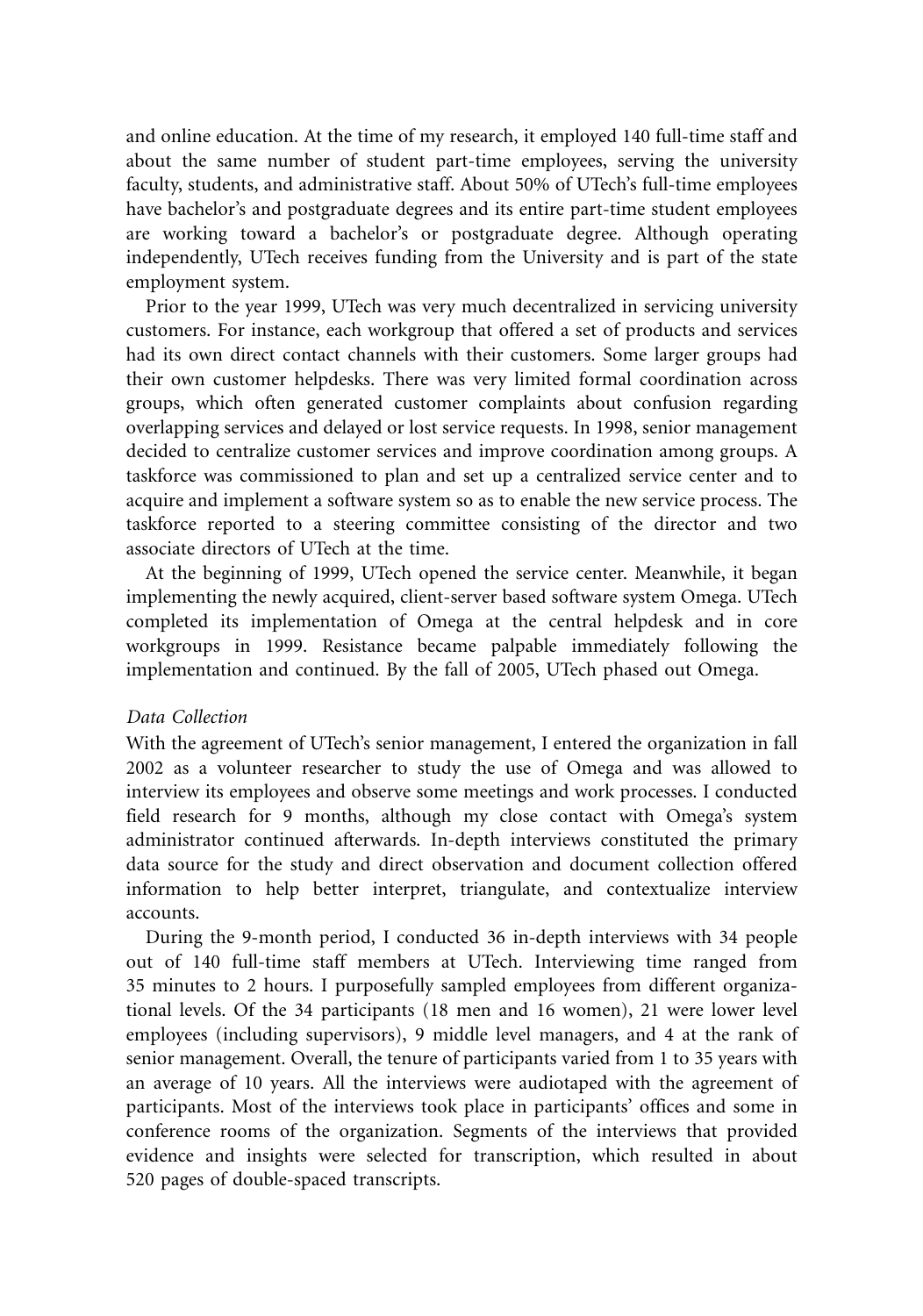To help understand and interpret the interview accounts, I collected data in the form of paper and electronic documents and through direct observation. Paper documents included both internal and external publications, senior management meeting minutes, service center taskforce meeting minutes, organizational charts, and documents related to Omega (e.g., Request for Proposal, workflow design charts, and Omega reports). Electronic documents consisted of newsletters and web pages of the organization. I was subscribed to their internal e-mail list, one of UTech's primary communication channels, which enabled me to gather and monitor discussions, messages, events, and managerial memos circulated within the organization.

To collect data through direct observation, I attended one senior management meeting and two quarterly Omega Users Group meetings, one of which was audiotaped with members' agreement. I also attended other organizational meetings, such as their quarterly conferences held with university customers, monthly employee meetings with the director, and information sharing meetings for people to share project information across groups. Lastly, I participated in one Omega training session and one orientation training section for UTech's new hires.

#### Data Analysis

I used QSR NU\*DIST 4.0 to aid qualitative data analysis (Gahan & Hannibal, 1998). Based on my theoretical focus and research questions, I started my analysis with three root categories: ''meanings of Omega,'' ''organizational tensions,'' and ''practices of resistance.'' I began with coding data line-by-line into these categories (Charmaz, 2006). For instance, when interviewees described what they thought what Omega was and how it worked, I coded the account into ''meanings of Omega.'' However, there were situations in which certain themes, at the time of this first round of coding, only appeared interesting but did not seem to belong to any of the root categories. In this case, I created what QSR NU\*DIST calls ''free codes'' to hold these pieces of data. For example, interviewees often emphasized the uniqueness of their work in comparison to other workgroups. I then generated ''uniqueness of work'' as a free code.

The second step was to generate subcategories within each root categories. While doing the first round of coding, subcategories had already begun to emerge within each root category. For example, some accounts characterized Omega as a tool for control and surveillance. So I created a subcategory ''tool for control'' within the root category ''meanings of Omega.'' The third analytical step was to identify and formulate relationships among the categories, such as the relationship between ''organizational tensions'' and the struggle over the ''meanings of Omega.'' It was also during this step that I related those free codes with the tree of root and subcategories. For example, I recoded accounts within the free code "the uniqueness of work" into a subcategory "'appropriate' use versus local practice" under the root category "organizational tensions." After much reiteration of the three analytical coding steps discussed so far, a thematic structure finally emerged, which I will discuss in the following section.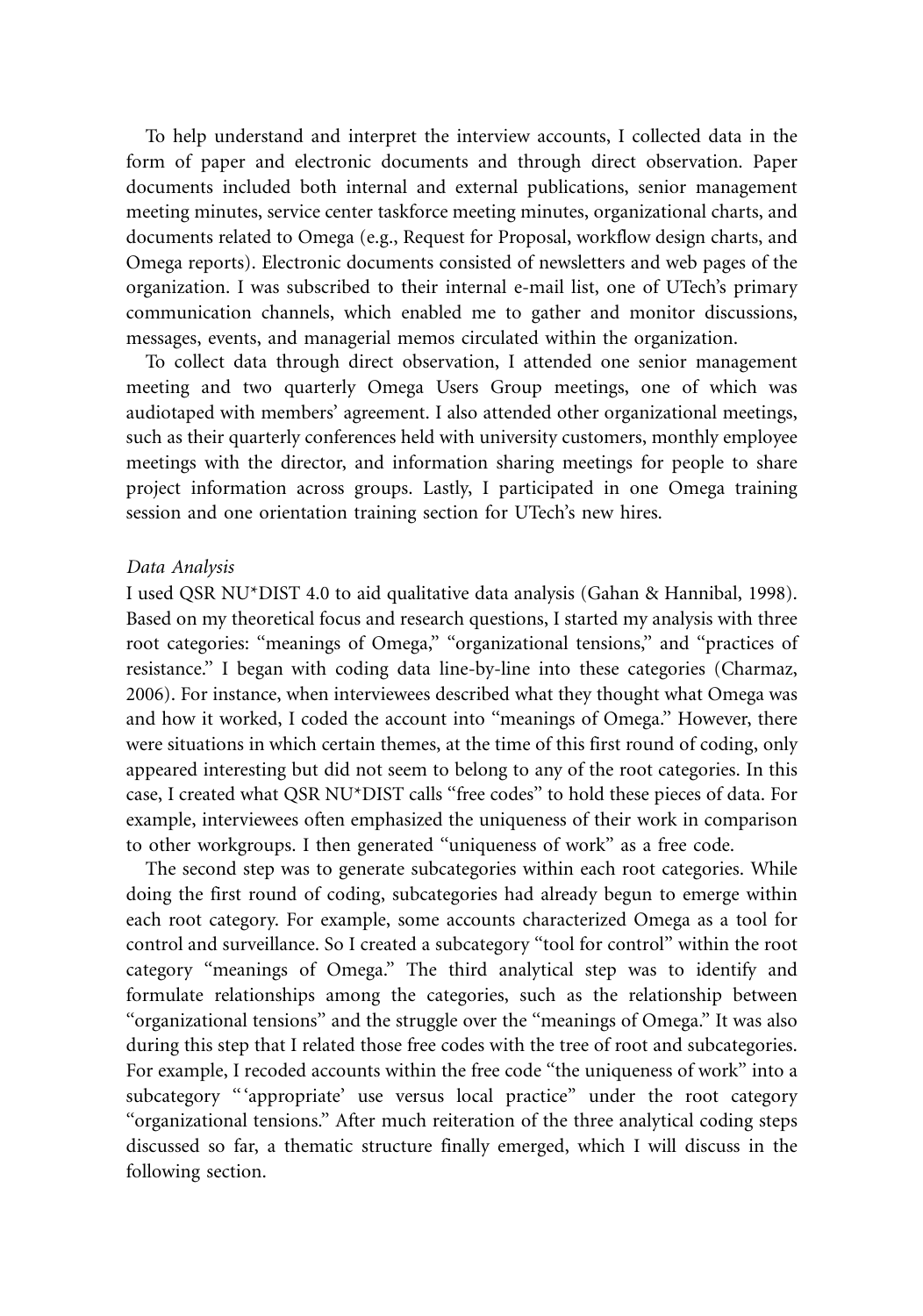#### Analysis and Findings

The data analysis reveals a process (Figure 1) in which resistance to an ICT is constituted in the dynamic organizational tensions and struggles over the interpretations of the technology. The process started from the stage of acquisition and management articulation of the ''appropriate'' use of the ICT, through which management priorities first shaped the technology. This initial managerial construction triggered an active sensemaking process among employees during implementation and use. Especially, employees framed oppositional meanings of the technology around various organizational tensions. Resistance behaviors manifested themselves as reactions to the tensions and oppositional meanings of the technology. My following discussion will illustrate this process in detail.

#### Management Construction of Omega

The organizational construction of the ICT started before the technological object entered UTech, beginning with the drafting of the technology Request for Proposal (RFP). After several months of organizational analysis, the Service Center Taskforce (SCT) arrived at a diagnosis, which the project manager summarized as follows,

We knew we had pretty serious problems with people calling in requesting things. They would call the individual. Then the individual might not get back to them. Or they would call different places and those people wouldn't know that the calls were made. We really needed that call-tracking system so that calls wouldn't get lost, requests wouldn't get lost. If the wrong person has been called, that request can get to the right person and we know that it got to the right person. So it was really a call management system problem we're trying to solve.

The diagnosis suggested a technology that addresses customer service through better call management and workflow.

However, when an initial draft of the RFP was presented to the steering committee consisting of UTech directors, it was clear that the technological views held by these senior managers at the time were broader than the proposed need for the service center. Each of the three senior managers had his focal management priorities and concerns. For instance, work effort reporting had been a key issue for George, the UTech administrator, while Peter, who was a technology architect, was interested in knowledge management. As a result, the finalized RFP for the Service Center software system included not only workflow and call management but also components such as knowledge management and reporting. A member of the SCT commented during an interview with a sense of sarcasm and frustration, ''it was pretty interesting having those [i.e., knowledge management, etc.] included. That, kind of, threw it [the software system] into a different realm of vendors.'' Thus, the management priorities altered the technology as defined by the SCT.

After Omega was purchased, George, the associate director and an influential figure at UTech insisted on the use Omega for work documentation. According to the senior management meeting minutes,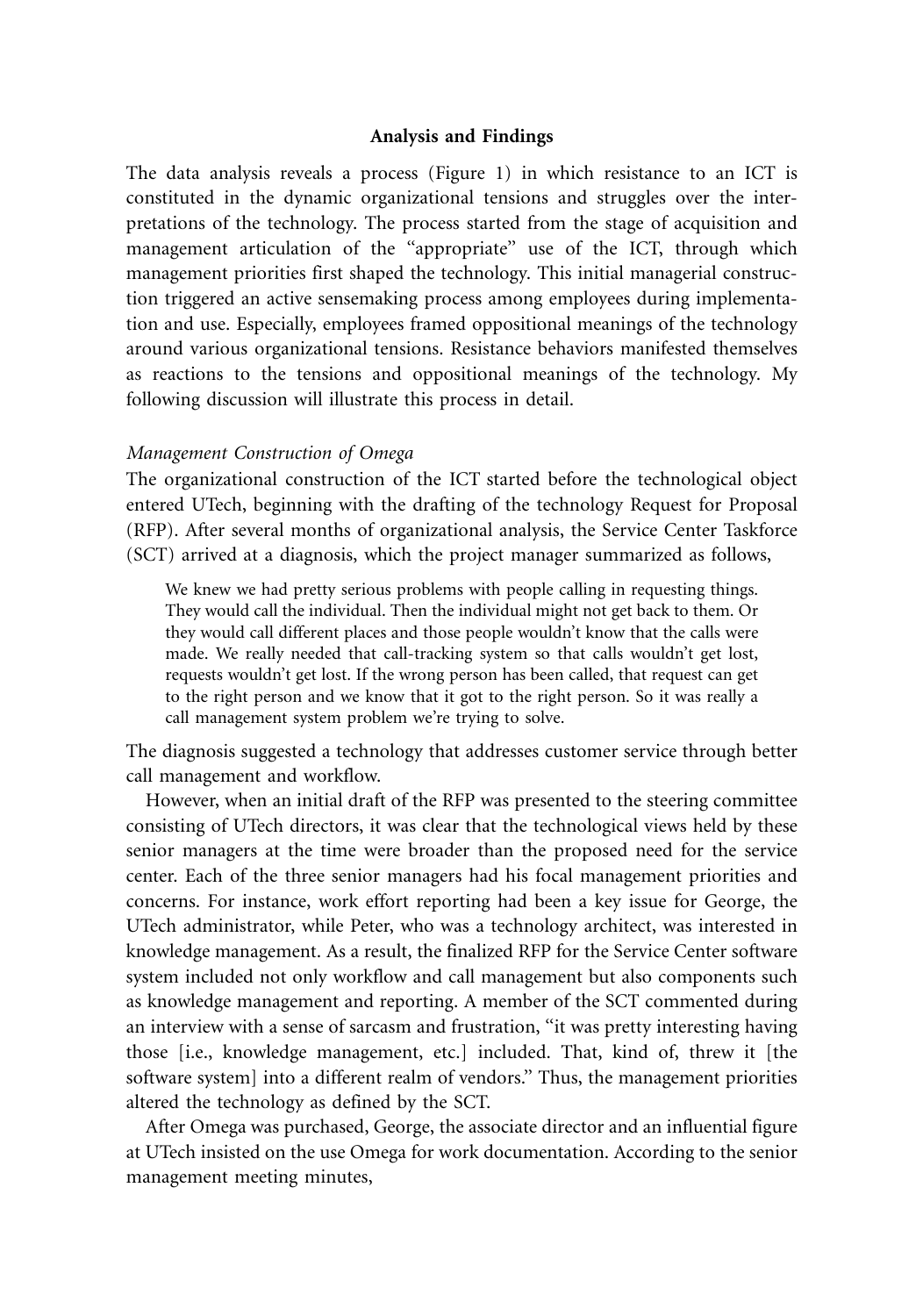

Figure 1 Resistance to Omega at UTech. Note. KM = Knowledge Management; CS = Customer Service.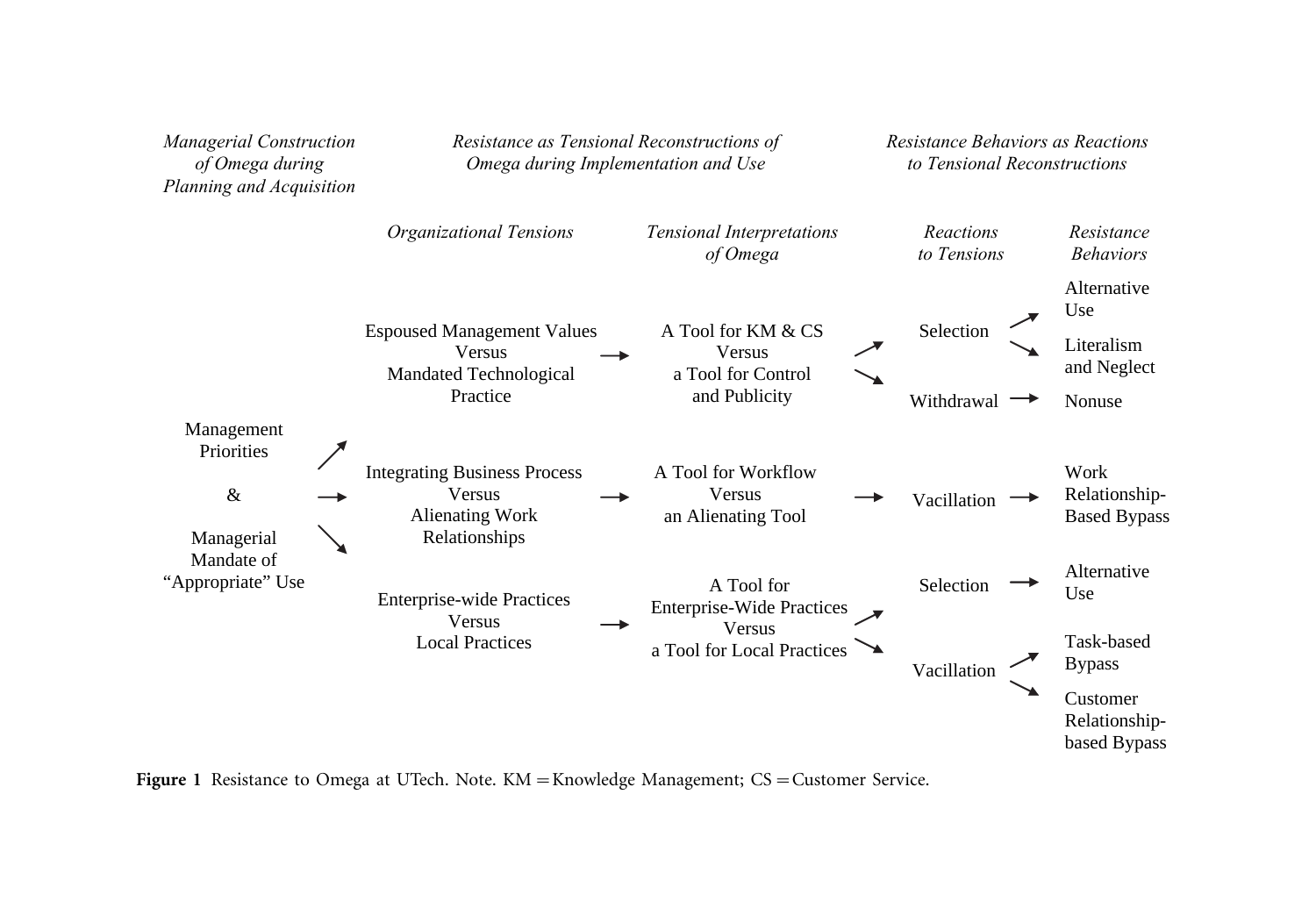George stated that using the system [Omega] will document everything UTech is doing and that the default, when questioning whether or not to open a case in Omega, is yes. George commented on the time and investment for Omega and the expectation that everyone will use it. Jared [a senior manager] suggested sending out a message to UTech staff outlining George's statements regarding Omega.

The message became a mandate on the ''appropriate'' use of Omega. Here is this "appropriate" use of Omega in a nutshell when it was implemented: Whenever an individual (either an external customer or internal employee) calls, e-mails, or pays a visit about a technical problem or service request, a UTech representative at the helpdesk or any employee in other offices who receives the request must open a case in Omega to document the interaction and specify the urgency level (turnaround time committed to solving the problem or offering the service). If it is solved on the spot, the case should be updated with the solution and closed. If the problem needs further service by another employee or group, the case should then be forwarded through Omega accordingly. Whoever takes ownership of a case is responsible for updating its status and content and to finally close the case. The case and time usage will be automatically archived in Omega's database.

#### Organizational Tensions and the Construction of Oppositional Meanings of Omega

In spite of the claim of Omega as a ''workflow tool, customer service tool, knowledge tool, reporting database'' (Omega training document), employees constructed various oppositional meanings of Omega that countered or contradicted managerial constructions. These discursive constructions were resistance because they competed against the managerial meaning in shaping organizational and technological reality and empowering certain organizational practices. Emerging from the data are oppositional meanings shaped around three primary organizational tensions. The following will offer a detailed account of these tensional constructions of Omega.

Tension 1: Espoused management values versus mandated technological practices. Specifically, two espoused management values were at issue in this case: building customer relationship and empowering employees through knowledge management, each of which was in tension with some mandated technological practices. First, it was the tension of building customer relationship versus generating looking-good statistics. The senior management characterized Omega as part of the strategic move to improve customer service. One of the first PowerPoint Slides during Omega training sessions began as follows, ''the purpose of Omega is to facilitate the provision of unified customer service across all of UTech.'' The topic on improving customer service had surfaced repeatedly in the senior management meetings prior to the adoption of Omega. For example, when the strategic needs for UTech were discussed at one meeting, the minute says, ''Customer satisfaction: This continues to be a priority for UTech. What is needed now, is an ongoing mechanism for measuring customer satisfaction and continuous action based on feedback gained from these measurement mechanisms.'' The managerial perspective on customer service emphasized the data-based measurement and control orientation.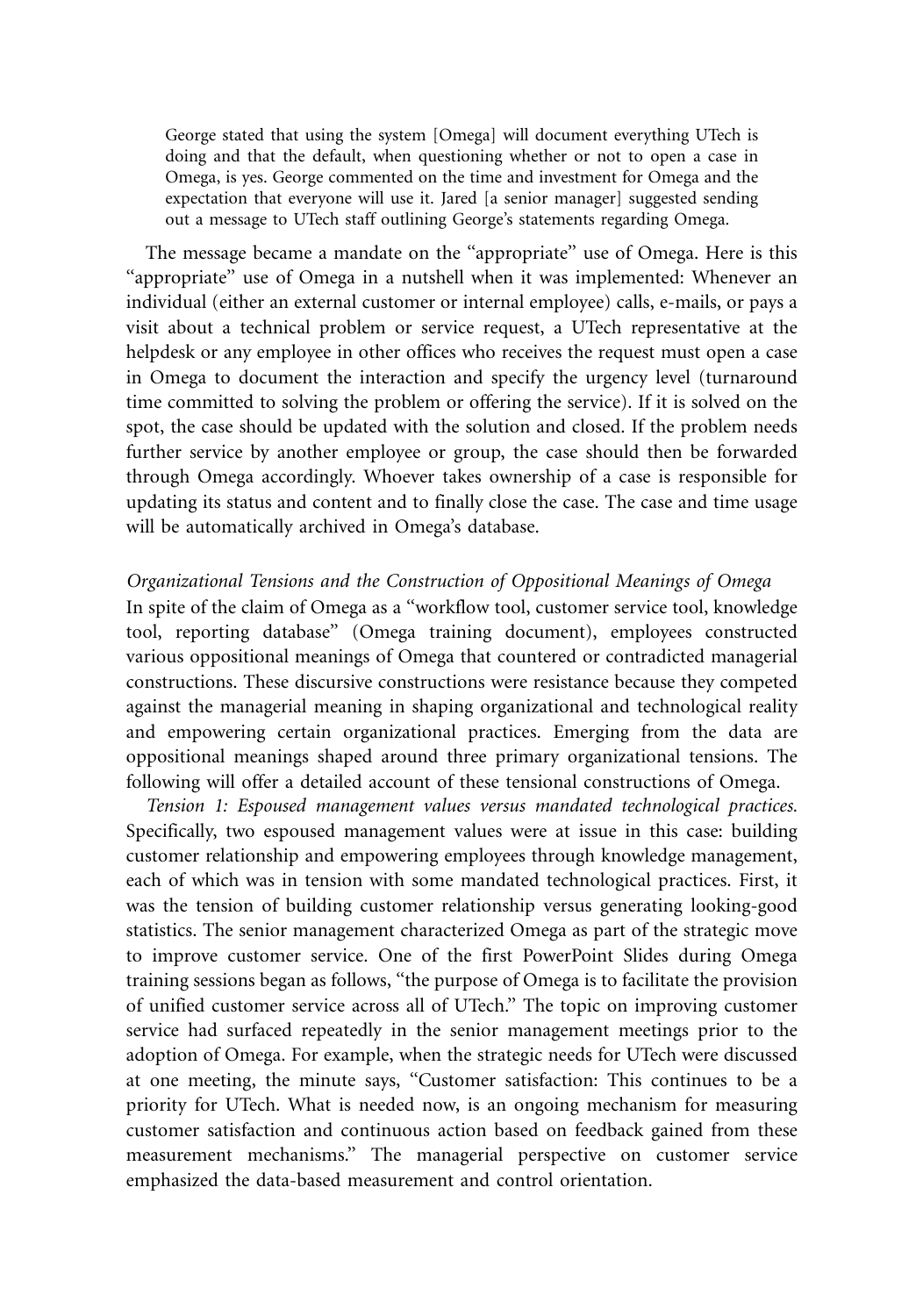However, employees indicated that to adhere to the ''appropriate'' use of Omega would ensure ''looking-good'' statistical data from Omega but undermine customer service. Here is the account of an employee from a workgroup,

You know, the joke around here is that if you close the case in ten seconds, you'll get a raise because it's really about the time you move through the cases. It's not really about solving the problems right. Because the same person might call back ten times but if you got ten cases that open and close, you're looking good even though you never solve the person's problem, you know. So it's really about, you know, I don't know, for me, it's like cooking the books, it's about making statistics look good to serve your purposes when you are really not necessarily serving the customer.

The employee account framed the tension as a pragmatic paradox (Tracy, 2004). In order to achieve high quality customer service, employees would have to sacrifice rewards (e.g., pay raises) given based on measurement statistics from Omega. On the other hand, to gain rewards, they would have to spend time on generating Omega cases instead of servicing customers. The account portrayed the role of Omega as a misused management tool designed for performance evaluation instead of enhancing customer service.

In another interview, an employee stated,

You [a customer] could call a number for classroom support. And a classroom support would come out and help you. This is no longer the case. You now call. It goes into a queue in Omega. And that's incredibly frustrating. They [professors] don't care about Omega cases. They have a classroom full of students in front of them. And they want their projectors to work. They don't care what kind of case it is. ... It's [Omega] now being used as a tool to create the kind of statistics that makes UTech look good regardless of the real situation.

This account shows that the employee is trying to make sense of the changes in work practices introduced by the new Service Center and Omega. Like the previous account, it dealt with the tension between the demand on quality customer service and the generation and use of statistics from Omega. However, the meaning of Omega was framed as a managerial tool for publicity. From the employee perspective, the management was more interested in extolling statistics to the University community than any substantive change. Document data show that the statistics from Omega was regularly reported in UTech's newsletter to the University community including the various academic and administrative offices. They were also presented in the strategic planning documents and self-study report presented to the University administration.

Empowering employees through knowledge was another espoused management value, which was in tension with the practice of controlling through documentation. During the RFP drafting and protest period of Omega, senior management and the vendor touted Omega as a knowledge management tool in addition to casting it as a workflow tool and customer service tool. As one senior manager said, ''By recording knowledge, we can learn about what works and what's not.'' Knowledge base was one of the mandatory functionality modules in the RFP confirmed by the Omega vendor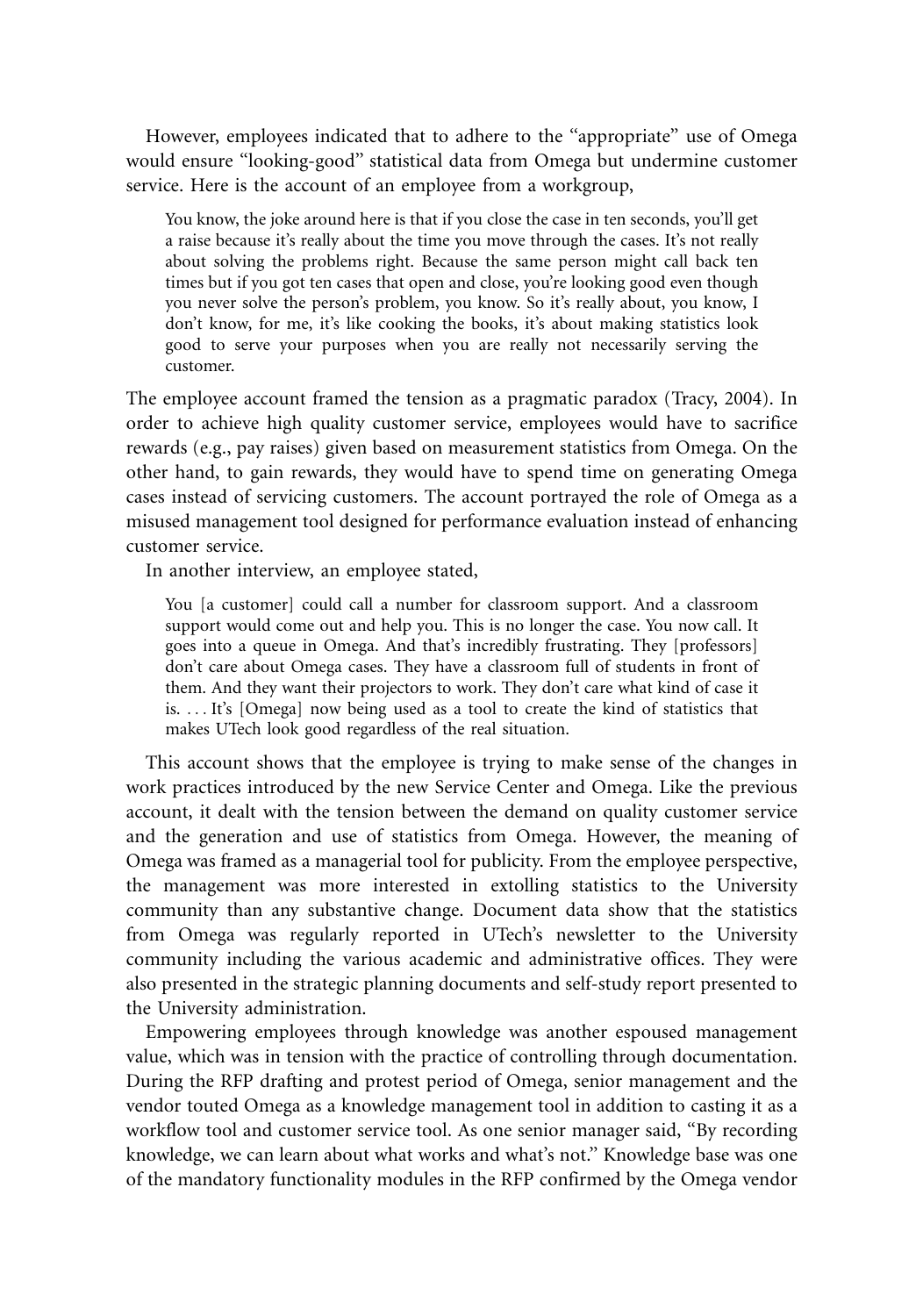in their RFP responses. One manager on the SCT said, ''It [Omega] certainly has that capability [knowledge management]. When you solve the case, you create a solution, put it in the knowledge base, and then you can search for that.'' Overall, during the acquisition process, Omega was articulated to be a technical solution for managing work knowledge.

However, the ease that was portrayed of Omega as a knowledge management tool was quickly questioned by the realization that knowledge management was an undertaking that demanded continuous organizational efforts including time and resources to which UTech did not commit. One middle manager reflected,

My understanding is ... it [knowledge base] doesn't get taken off just when you solve the case. Somebody has to go in and take a look and create something called solution, type keywords into it so that you can go find it in it. It looks to me it's a much bigger task than they [senior management] thought it would be.

A supervisor commented,

We have some capabilities [knowledge management], yes, and we are not using it. And that might be, you know, who's going to develop it and who's going to continue running it when it's there because it requires some attention in order to keep that information organized.

Employees reported disillusionment with the inability of using Omega as a knowledge management tool. For instance, one employee described,

We have yet to see a report from Omega showing us much ..., I mean, for all that data that sit there, there is rarely a report they can send up that says, ''here is what we're learning'' ... I think the goals they [senior management] have for Omega are keeping track of problems that are out there, trying to resolve the problems, communicating from group to group about what the problems are. So yeah, I think it's designed more for that ... I think if you conceive it as providing a playground for exploration, you know, sometimes, it is a limiting channel ...

Interviews with other participants including the system administrator responsible for Omega confirmed that the only reports generated were statistics on such topics as the number of cases opened and closed and the average time used to close cases. Such disillusionment coupled with the mandatory ''appropriate use'' constituted active construction about the nature of Omega and the perceived managerial intention in adopting Omega, which was to track workflow and control through documenting work efforts instead of enabling workers through work knowledge. For instance, an employee commented,

Well, it's a management tool. They want it as a management tool. They want the numbers so that they can determine, you know, where we're going to work ... it became a management tool that created numbers that had no meaning. I mean, sure, yeah, ''you handled 567 cases,'' but it didn't save us any time, very rare, very little time.

One middle manager pointed to the employee suspicion with regard to Omega use,

It's like, I believe, it's intrusive, you know. It's like somebody's looking over their shoulders. And I suppose it's not the attempt to do it, to say, ''Oh, you aren't doing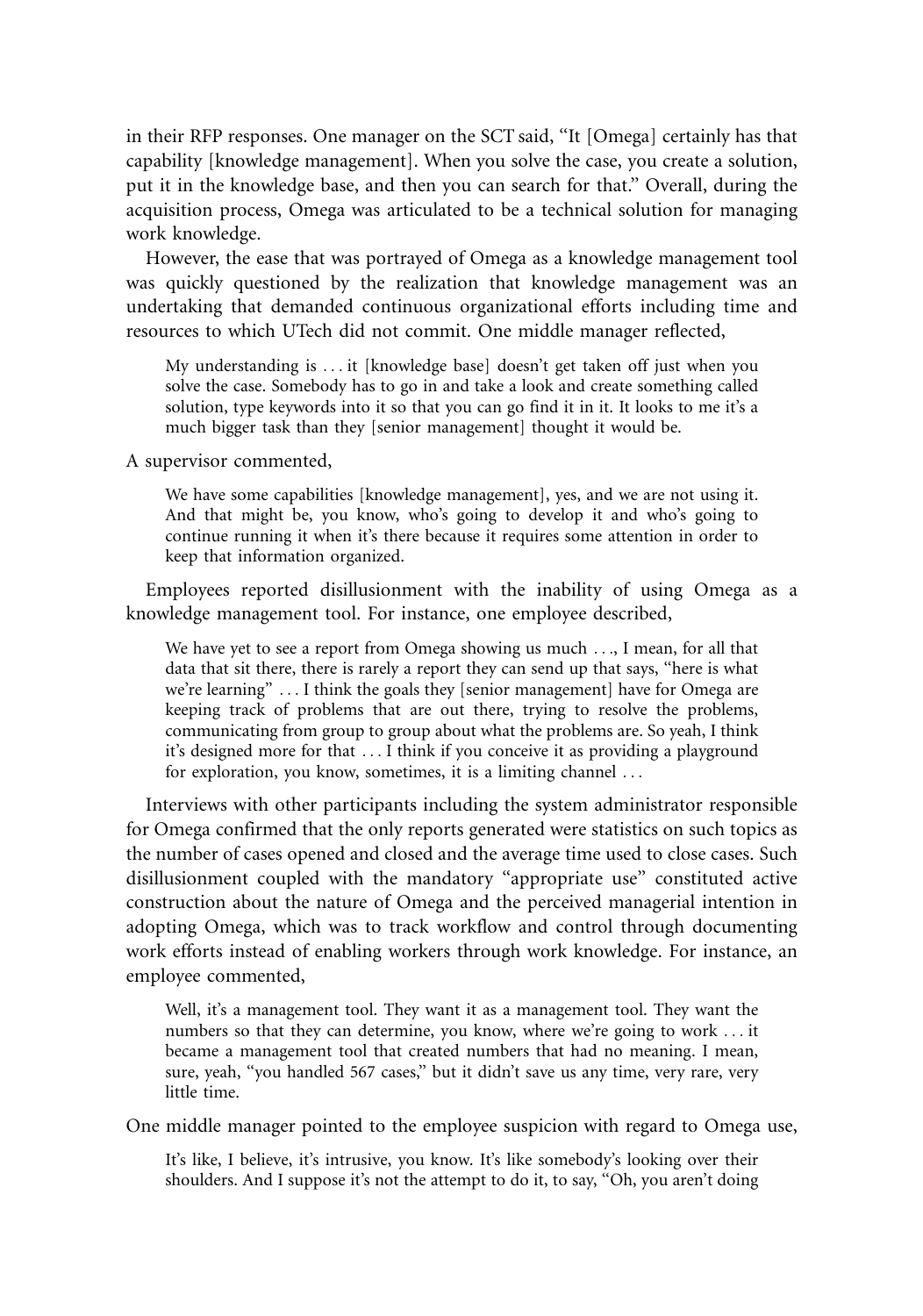your work.'' It's the attempt to understand what work they're doing and better understand our workflow but I think there is an employee suspicion, sometimes, over those kinds of management tools.

Hence, the tension between the espoused management values on knowledge and customer service and the management practice embodied in the ''appropriate'' use prompted the suspicion and reinterpretation of Omega as a management tool for control and surveillance.

Tension 2: Integrating business processes versus disintegrating work relationships. John was a member of the SCT and later became a senior manager. He was a strong advocate of Omega and spoke at every Omega training session. He strongly argued that ''[Omega] is the 'glue' that holds the support model together.'' The support model referred to a four-tier service structure at UTech, including customer self-help, distributed support, the service center triage, and services by technical specialists. Prior to the implementation of Omega, one workgroup, if needing help from another, would make a phone call, send an e-mail, pay them a visit in person, leave a sticky note on their desk, or a combination of these forms. With Omega, a group would only need to create an Omega case and send it to another group even with an urgency level (turnaround time) clearly specified. Omega was supposed to integrate the flow of work across groups without losing customer requests into "cracks." As John said in an interview, ''I think it was absolutely true that, with its [Omega] strong focus on ownership, there will never be a time a case is not owned, there will never be a time a customer falls into cracks. It has this strong map of individuals, ah, individuals called 'queues' and the ability to assign or dispatch, assign to an individual or dispatch to a queue.'' Another senior manager concurred in an interview,

That will certainly help accountability. The great benefits of Omega is that once the Omega case is in your queue, it will whine at somebody until it's taken care of. So you don't let 'em fall in cracks.

In practice, such intergroup integration through Omega was counterinterpreted as disintegrating work relationships among groups. Colleen, a middle manager commented, ''I think we tend to look at Omega as a problem tracking tool, not a collaboration tool. We walk down the hall and collaborate. Sending an Omega case, I think, tends to make it impersonal.'' This account represented an alternative interpretation of what it meant to hand off a problem or request to another colleague or group: an opportunity for collaboration and maintenance of social relationships instead of mere process-control and problem-tracking. Omega was interpreted as endangering the social fabric once maintained through these occasions of handing off work requests.

It was interesting that these social relationships created through tight coupling of work tasks across groups was the very channel through which the influence of such alternative interpretations quickly reverberated into other workgroups. A system analyst who had a direct work relationship with Colleen's group offered the following account,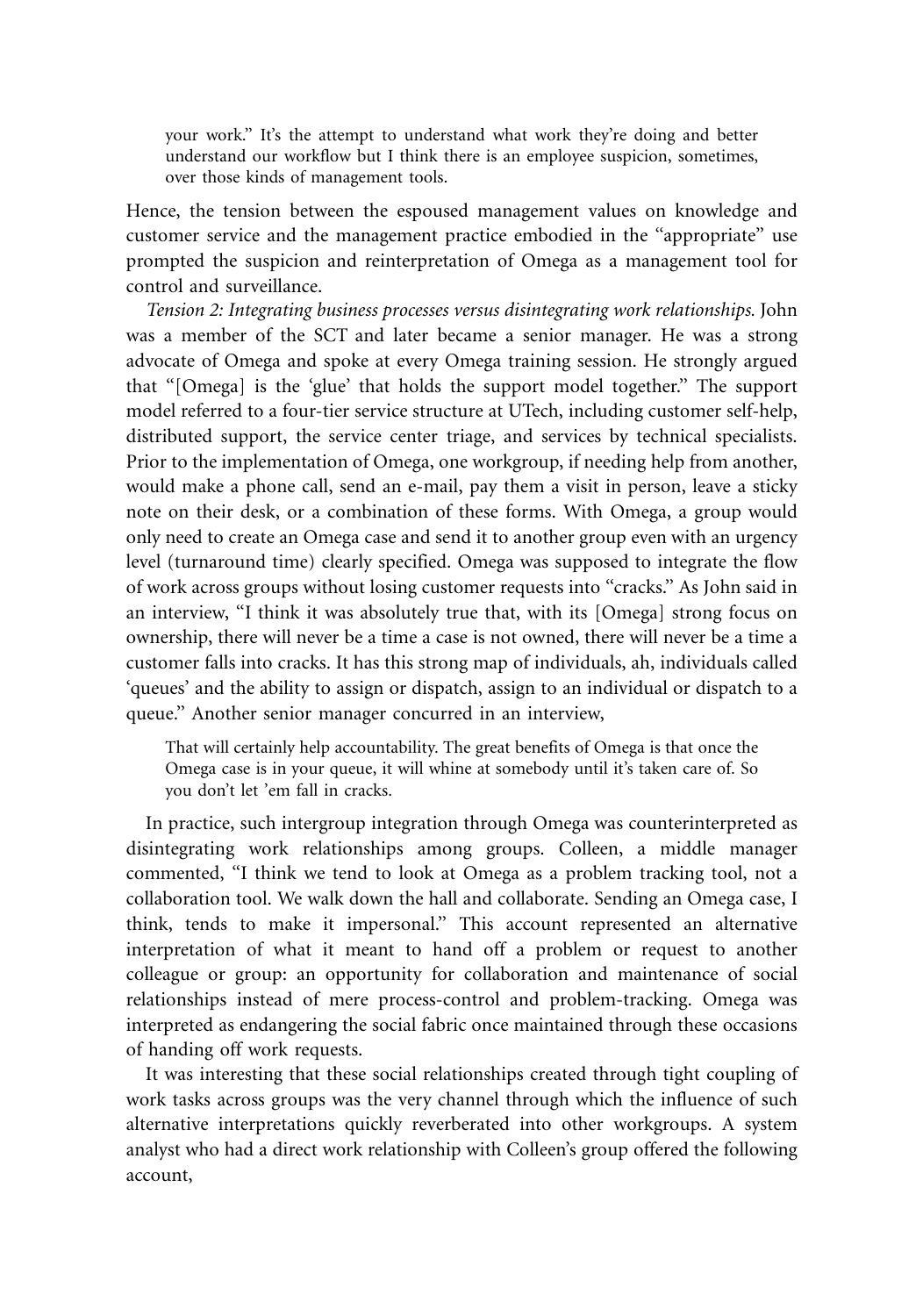We are much more inclined to just go upstairs and talk to them [Colleen's group]. I think we have a pretty good relationship with the group upstairs. We just go upstairs and ask them ... we kind of bypass Omega ... um, I think it [an Omega case] actually makes them angry when you create an Omega case instead of just give 'em a call, go up there, and say, "hey, what about this," you know. Because Melissa [the analyst's group manager] occasionally started an Omega case and sent it to Leo [a member of the group upstairs] and he came down and became mad as a hornet, you know, about ''why do you send me an Omega case?'' So, I don't know, maybe it's just, I think, [if] you have a good relationship with a group, you tend to bypass Omega.

Thus, it is through the very social relationships that one group's interpretation and reaction to Omega took effect in another group.

Finally, the tension between integrating business process and disintegrating social relationship could be a result of problematic work policies but significantly influence how the technology was interpreted. Since Omega was implemented, Jill's group had been having a rocky relationship with the Service Center. She stated during an interview,

It [Omega] doesn't work when a major server is down. We knew it was down before people knew it was down. Then we got bombarded with Omega cases that [said], "this [server] isn't working." And we were sort of "Yes, we know. And we're not going to waste our time answering you now 'cause we're fixing the problem. And someone will, later on, when the problem is fixed.''

In this account, Jill pointed out that an unnecessary but overwhelming influx of Omega cases was generated by the Service Center in a crisis situation like a server failure. Closer examination revealed that the problem had its origin in the managerial policies that prescribed how Omega should be used at the helpdesk of the Service Center. The account of a helpdesk supervisor offered a clue to the problem,

We aim for 100 percent of all customer contacts by the frontline [the helpdesk] ... to be recorded in Omega. So yes, even it's a wrong number, we'll do an Omega case saying "wrong number." Um, we want our telephony statistics to match our Omega statistics.

In a situation of server failure, the helpdesk would experience an influx of phone calls reporting or inquiring about the server problem. To follow the policy of 100% ''call-to-Omega-case ratio,'' every call had to be documented in Omega cases. Because the server problem occurred in Jill's group, not the helpdesk, the helpdesk staff was reluctant to take ownership of the cases and would rather forward them to Jill's group although they knew that all the cases were about the same problem. To make the situation even worse, as a requirement, the Service Center staff had to specify an urgency level for each case from 4 (most urgent) to 72 hours (least urgent) turnaround time. The cases would be ''escalated,'' meaning that they would be forwarded to higher-level managers if they were not resolved or no actions were taken according to the urgency level. These rules put Jill's group in a paradoxical situation in which, if her group did not process the cases, the cases would go to higher-level managers and people in her group would lose face. On the other hand, if they took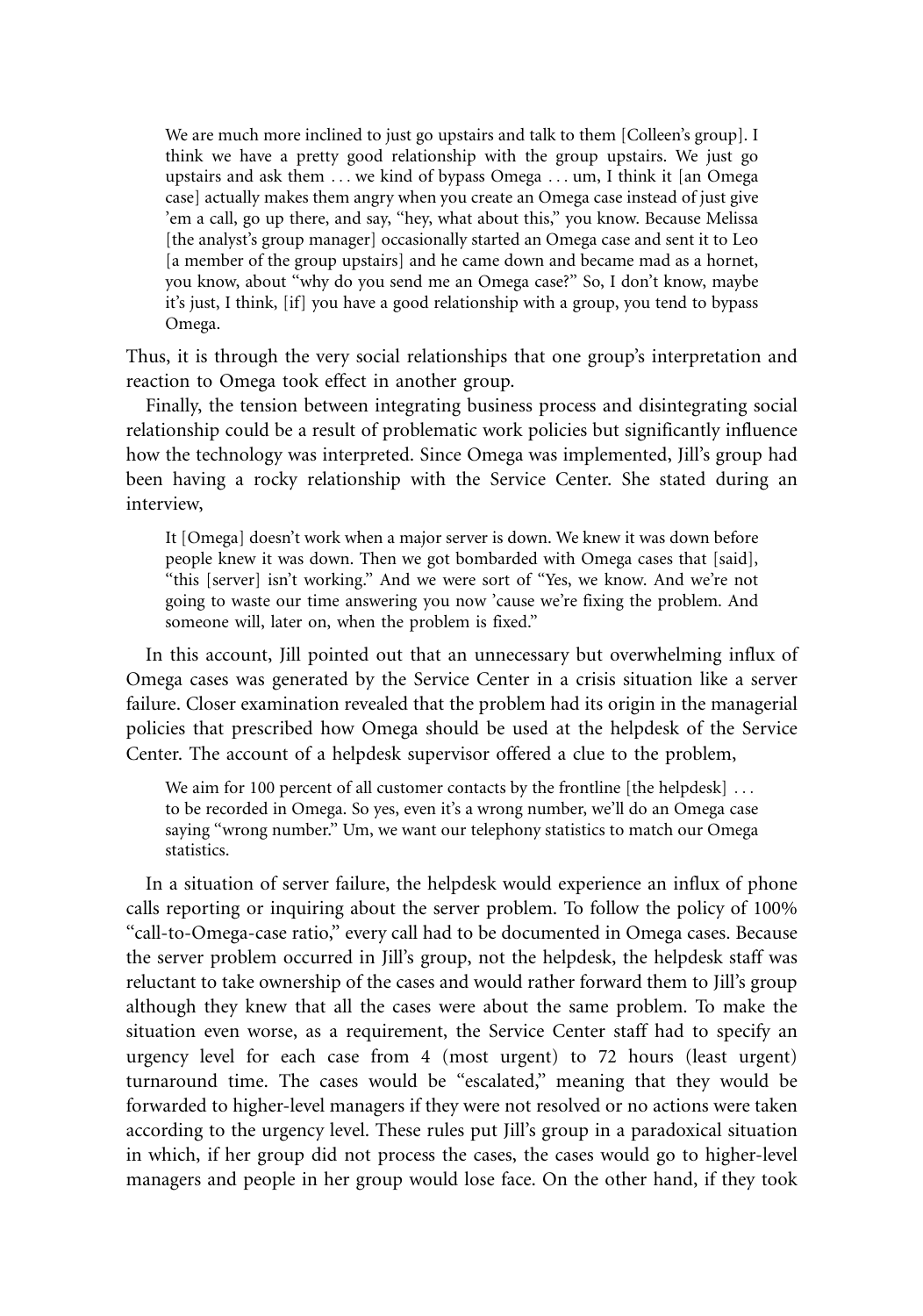time to process each case, they would not be able to fix the server problem quickly enough simply because of the large number of cases they received. Each choice would put Jill's group in a negative light. Therefore, the tense relationship between the two workgroups had its origin in the managerial rules initially programmed into Omega and indiscriminately followed by the Service Center as well as in the managerial attention to Omega statistics. Omega, interpreted as a faulty management tool, was constructed in the tension between the attempt to integrate work process and the resulting problematic group relationship.

Tension 3: Enterprise-wide versus local practices. Data from this study show that the tension between local work practices and the enterprise-wide managerial mandate on the ''appropriate'' use served as a significant source for constructing the meaning of Omega. For instance, the ''appropriate'' use attempted to funnel every technical support-related phone call, either internal or external, through a single telephone number in order to reduce confusion caused by many telephone numbers in the past. For one workgroup, for instance, whose role was the liaison between faculty of various departments and UTech, their perspective on Omega differed from the "appropriate" use. Rick, a member of the group since it was initially formed, commented,

This is where we are different. Faculty don't really like to call 5 help ... they tend not to go through that system. So they very quickly discover who does what, and call you directly ... I still think Omega is a helpdesk trouble ticket sort of thing, rather than being useful for what we do which tends to be long term relationship we have with faculty.

Sharon, a member of another workgroup that offered media production services, argued in an interview,

So I think there is an assumption that this organization can be run on an Omega model but that may be a faulty assumption. They may be good for something but not good for everything. And I see this is taking me farther away from the customer and give and offer superficial service rather than good and in-depth service. That's my opinion and other people do agree with me too. But what we've done by using a service center model is just sort of going toward mediocrity, you know, it's too surface, there is nothing in-depth.

In both examples, employees worked closer to the external customers, including students and faculty, than did other ''core expert'' groups who tended to solve technical problems in the back office. The work identity of the former was therefore closely attached to the relationship they formed with their customers. In fact, many of them saw themselves as educators instead of mere service providers. For instance, a middle manager said in an interview, ''When you talk about the media services, you're talking about the academic side of it. And the academic clients ... we are part of the teaching process.'' He continued,

A lot of the things we do are, eh, they are not requests for service, they are ongoing support for journalism and mass communication classes. ... So to get something everyday through Omega from the service desk would be kind of a silly thing because it's an ongoing relationship that we provide.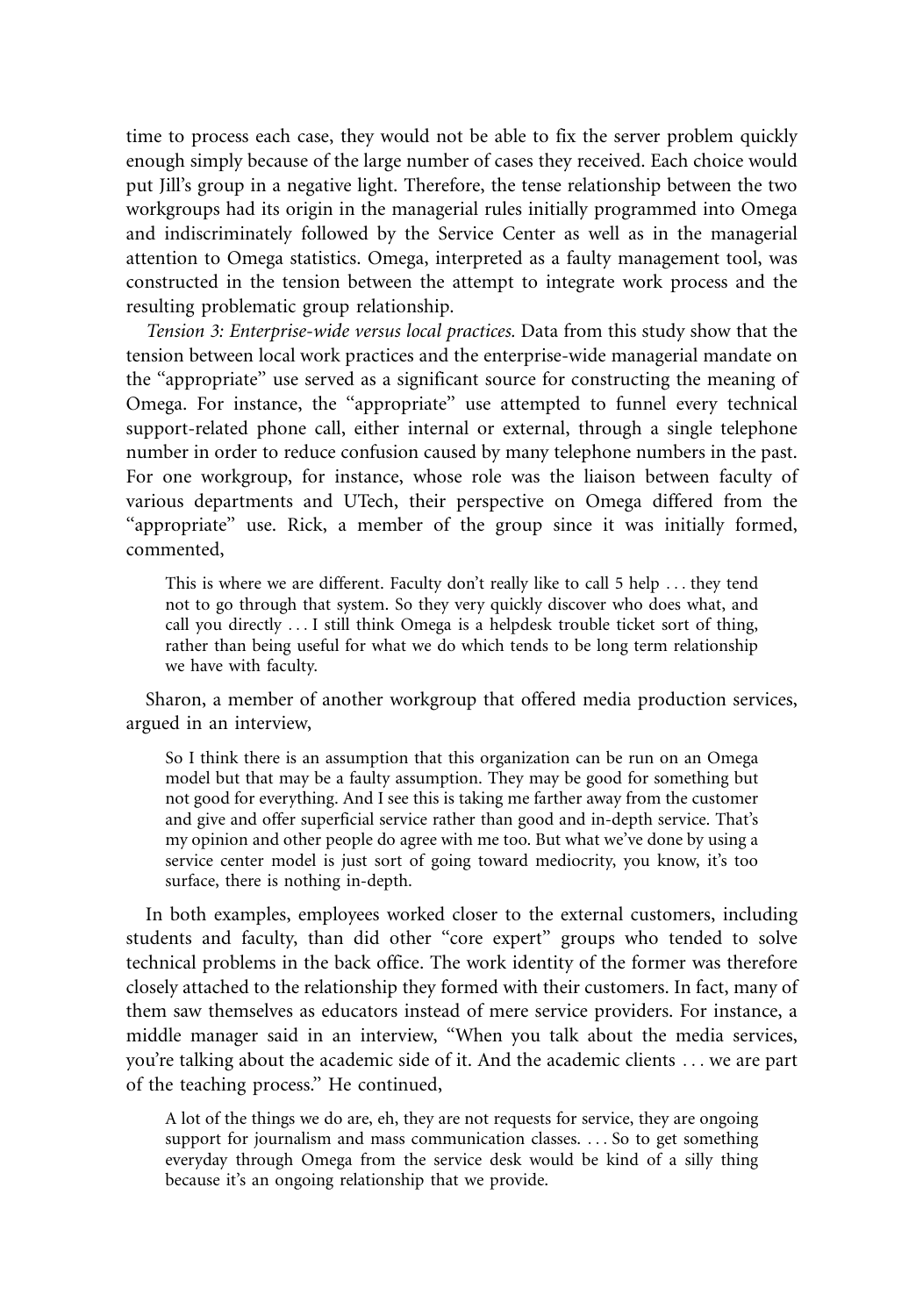The similar pattern showed in a workgroup that directly serviced the administrative offices through developing and maintaining administrative systems for them. One employee reported in an interview,

What happens is that when we put up a system, there is a direct communication that doesn't go through Omega. So the transportation manager calls me. He doesn't call helpdesk that kind of thing because we don't need it. He knows I'm the person to call. I don't need Omega to help me with this problem. So it's things where it's more general that Omega is good for funneling in and funneling out. ... So for a lot of my systems, people call me directly. We've always done it that way. ... If there is a personal relationship already established, then we really don't need Omega that kind of thing.

These examples demonstrate that the enterprise-wide managerial mandate on Omega use and the local practices form a tension, in which Omega was interpreted as a tool against customer service while managerial interpretation of the technology pointed to the opposite.

#### Resistance Behaviors as Reactions to Tensions

The above analysis has surfaced various competing meanings of Omega around the three organizational tensions. Following Weick (1979), these interpretations were resistance enactment in the sense that they were active constructions of technological and organizational realities and brought the tensions into concrete existence. The data further show that resistance behaviors to an ICT manifested themselves as variant ways in which organizational members react to tensions and the oppositional meanings of the technology. Three types of reactions to the oppositional meanings of Omega emerged, which are selection, vacillation, and withdrawal, and each played out in different forms of resistance behaviors. The following illustrates these reactions and the related resistance behaviors respectively.

Selection. Selection means that social actors choose one pole of a tension to the exclusion of the other (Baxter, 1990; Tracy, 2004). As the data demonstrated, two types of resistance behaviors are manifestations of selection. First, it is resistance through alternative use, which is to use the technology in a way different from the managerial mandate with the result of resisting one side of the tension while promoting the other. To illustrate, one workgroup managed to reinvent Omega for project management. As the workgroup manager described,

So we maintain projects within Omega. So it's not just a help-desk utility that the frontline, their goal is to open a case and close a case as fast as possible. And we don't use Omega that way. We don't have this goal to close the case. I've got cases that have been opened for three years because they are projects that haven't been accomplished.

For him, the espoused value of knowledge management and customer service was best achieved by using Omega innovatively for project management. The meaning of Omega as a tool for standardization-oriented control and publicity was rejected. Doing so rendered the performance data collected through Omega ''inaccurate'' and lack of the kind of standardization that senior management expected. Layered in this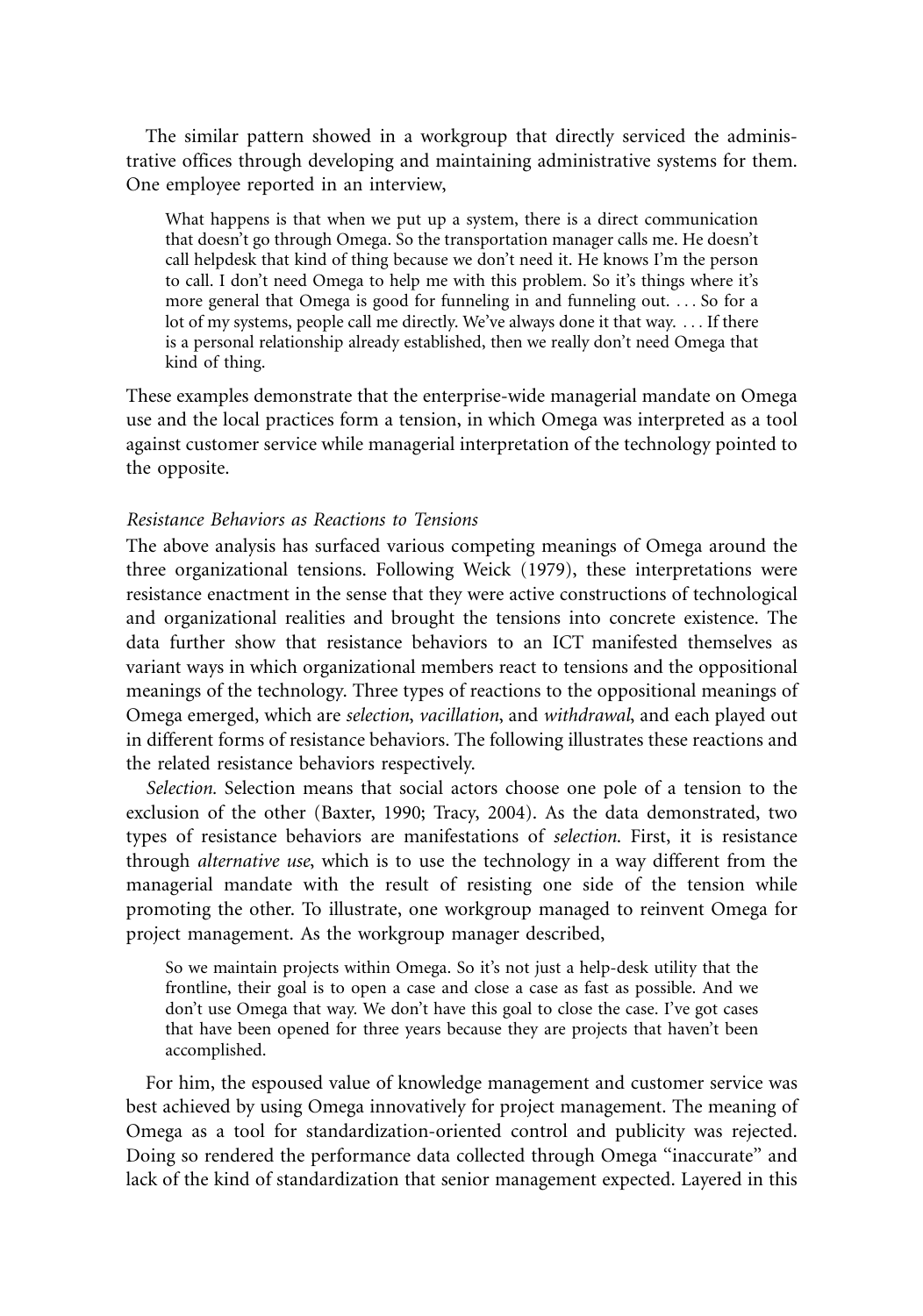alternative use was a reaction toward another tension, the one between Omega as a tool for enterprise-wide purposes versus for local practices. The group opted for using Omega to advance local practices.

By contrast, the second form of resistance behavior, literalism and neglect, embodied a different kind of selection than alternative use. It is when organizational members neglected Omega as a tool for customer service by literally opting for its control and publicity related procedures although the underlying motive for this selection was to advance their local interests. For instance, a supervisor reported that he encouraged his people to use Omega as required as much as possible. As he explained, ''It [Omega] ... does give us a good idea, for instance, how many requests we get, you know. It helps us with the argument that we need more resources to support this number.'' So literally documenting work requests turned Omega into a vehicle that assisted them in the competition for internal resources. When it came to customer service, however, the supervisor complained about the ''escalation'' feature of Omega. As I wrote earlier, ''escalation'' was a situation in which a service request filed in Omega was red-flagged and forwarded to a higher-level manager when unresolved within a specified time frame. The supervisor commented, ''[when] the four hours pass, the escalation, I mean, more than anything, it's just annoying email. ... We do get to all of our Omega cases. We do that within a day or two.'' His group simply neglected the escalation, which, for them, was a statement about their understaffed situation rather than a sign of poor customer service.

Vacillation. Vacillation occurs when social actors switch back and forth between the two poles of a tension depending on the situation (Pratt & Doucet, 2000; Tracy, 2004). In this case, vacillation was temporal depending on the kind of work relationships, tasks, and/or customer relationships that were involved. First, work relationship-based bypass is a form of vacillation as a reaction to the tension of Omega as a tool for workflow versus for alienating work relationships. It refers to the behavior in which employees chose to use or bypass Omega depending on the kind of work relationship they had with the person to or from whom Omega cases might be passed along. An employee would choose to bypass Omega if she/he knew her/his friend co-worker disliked Omega, for instance. During an interview, an employee was trying to demonstrate for me the new version of a software tool she used at work but had problem downloading the test version from the server. Instead of creating an Omega case to report the problem, she immediately called the server support staff and left a phone message. After a few minutes, she received a call back and had the problem solved. When asked why choosing to bypass Omega in this incident, she replied, ''I happen to know one of the individuals who really don't like Omega at all. I know I'll get a better response if I use the phone. You know, frankly, I would probably do the same thing if the table is turned.''

Task-based bypass and customer relationship-based bypass are the other forms of vacillation. Both are resistance behaviors in reaction to the tension of Omega as a tool for enterprise-wide purposes versus for local practices. Employees vacillated between the two poles depending on the tasks they received. For instance, many workgroups reported that they bypassed Omega for their own projects but used it when Omega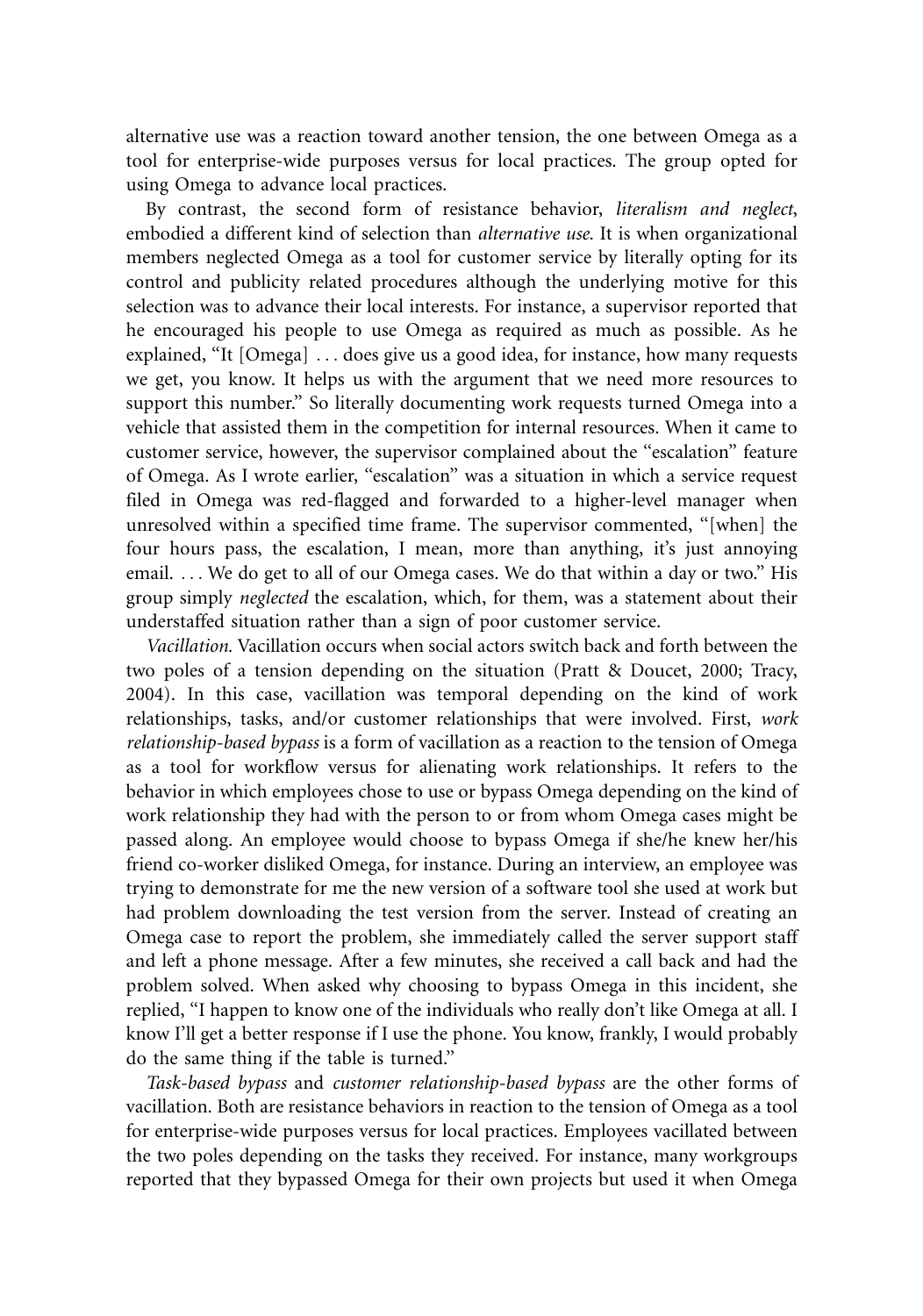cases were forwarded to them from other groups. One employee said, ''I use it because the Service Center writes up an Omega case and then it's on my machine, I find it.'' For others, Omega was used or resisted depending on the kind of customers they dealt with, although, in many cases, the tasks and customers they served were tied together. For instance, a software system developer avoided using Omega when a project was for a well-established customer. As he said in the interview, ''It's a fairly logical separation when to use [Omega]. ... If there is a personal relationship already established, we don't really need [Omega] that kind of thing.''

Withdrawal. Withdrawal is to turn away from a tension and to exit (Tracy, 2004). I wrote earlier that some employees treated the tension of advancing espoused management values versus following mandates on technological practices as a practical paradox in the sense that to fulfill the control-related mandate made it impossible to deliver quality customer service. Some organizational members responded by withdrawal in the form of *nonuse* of Omega. In an interview, a staff member described, ''I've never had it on my machine. So far, I think it is like I slide under the radar because it is a requirement, you should [have it]. I've gone to the Omega user training, I've gone to all the UTech training but so far I've been able to slide under the radar.'' In another example, a supervisor in one workgroup recalled how one of her employees decided to stop using Omega,

The people who work for me are constantly worried that somebody's gonna come to us someday and say, ''Hey, you're not making [Omega] cases.'' Steve, for a year, made a case on every single thing that he ever did, just, you know, because somebody said you should do that. And then, you know, he said that, ''you know, this isn't working, this isn't helping me or my customers in any way.'' And I said, "Well, don't do it." He said, "Okay." So then he stopped because none of the rest of us was doing it.

This example shows that the employee who attempted to follow the mandate struggled to make sense of the practice. Withdrawal from use resulted from the frustration in resolving the paradox.

In summary, the above analysis has shown that resistance to Omega lay not only in the oppositional meanings of the technology constructed around the organizational tensions but also in various behavioral forms as reactions to the tensions and competing interpretations as well. It was the reflexive interplay between an ongoing construction of the technology and organizational tensions that constituted resistance. The following section will discuss the theoretical and practical implications of the findings.

#### Discussion

By integrating a social constructionist perspective of technology and a framework of organizational tensions, the qualitative case analysis offers a tension-centered process model of resistance to ICTs. The model presents several theoretical insights. First, it retheorizes resistance to ICTs as constituted in a reflexive relationship between the social construction of technologies and organizational tensions: The adoption of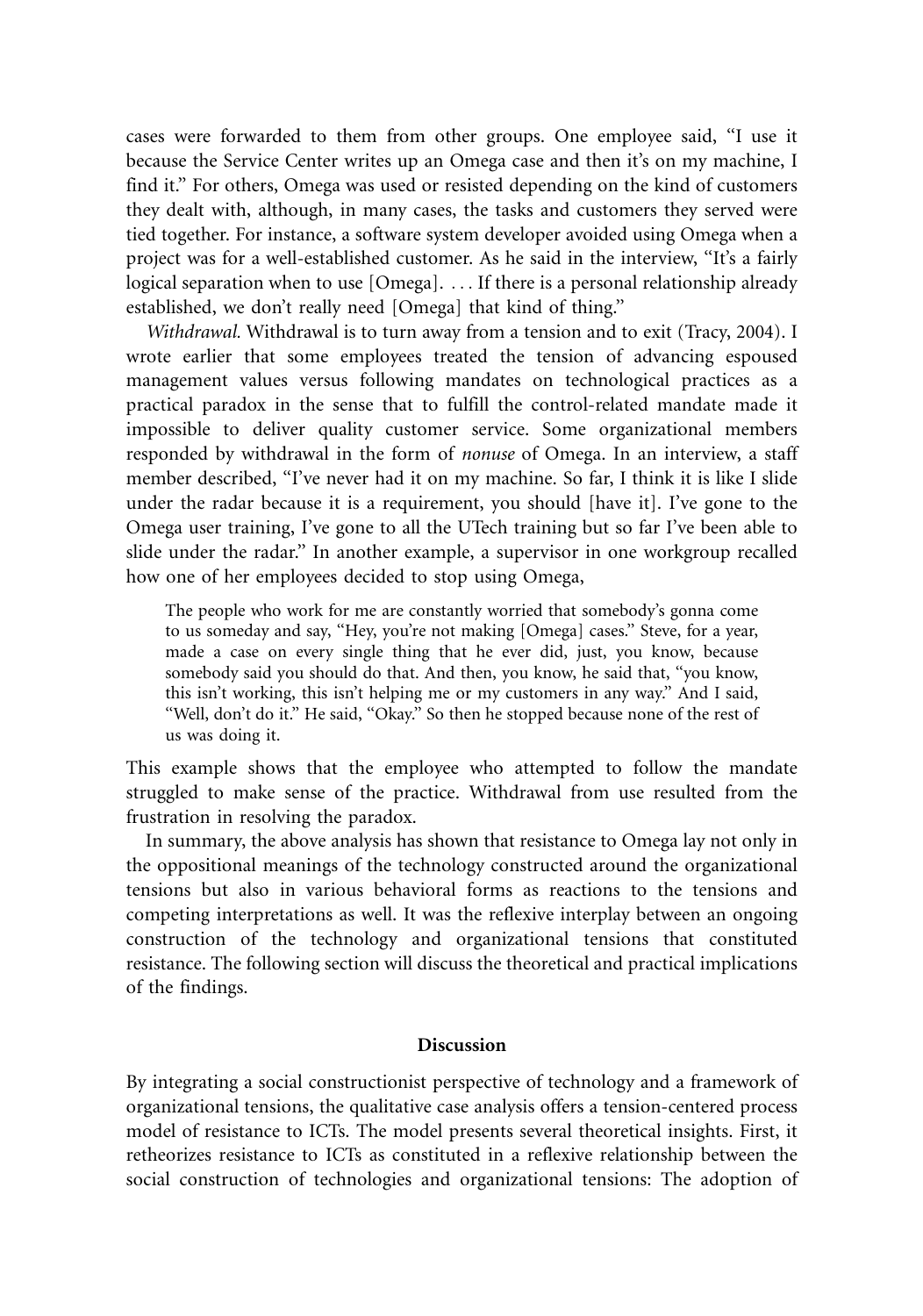Omega foregrounded and intensified several organizational tensions, which then shaped the interpretations of the technology in oppositional terms, and reactions to these tensions and oppositional meanings resulted in various forms of resistance behaviors to the technology. The significance of this retheorizing is that it overcomes the technology-organization dualism (Jackson et al., 2002; Orlikowski & Barley, 2001) which characterizes much of previous research on resistance to ICTs. Under the dualistic influence, research either foregrounds technologies as a fixed and deterministic material cause of resistance or privileges social choices under certain psychological or structural conditions. The consequence of this dualistic theorizing is a reduction of resistance to either technological or social (individual and organizational) conditions, overlooking the indeterminate and symbolic properties of ICTs (Jackson et al., 2002) and the intertwined relationship between the technological and organizational processes. By contrast, an examination of the dynamic interplay between the social construction of ICTs and organizational tensions is able to attend to technology and organization simultaneously as coproducing resistance.

Second, the model demonstrates the consequential role of interpretation in understanding resistance to technologies. ICTs, rather than exterior to their interpretations, were shown to be brought into existence, first, by managerial interpretations and then contested and transformed through interpretations by other organizational members. These competing meanings of ICTs are not merely representations of the thoughts or cognitive frames (Orlikowski & Gash, 1994) of organizational members but enactment (Weick, 1979) that empowers respective behaviors of control and resistance (Mumby, 2005). Therefore, the study suggests that communication as meaning interpretation be an important modality (Jackson et al., 2002) through which resistance is produced and should be understood.

Third, and more specifically, the case reveals three primary tensions surrounding the ICT and suggests a framework of theorizing resistance behaviors as reactions to tensions and oppositional meanings of the technology (see Figure 1). It is obvious that none of the tensions are unfamiliar organizational issues. For instance, the tension between espoused managerial values and practices has long been addressed in the literature of organizational culture (Martin, 2002; Schein, 1985). So have the technical-social duality in the sociotechnical systems research (Rice, 1963; Trist & Bamforth, 1951) and the tension between organization-wide and individual/group practices (Seo et al., 2004) in the literature of organizational change. What is significant, however, is that the ICT was the occasion that galvanized these tensions simultaneously, which then redefined the technology with competing meanings. By associating with patterned reactions to tensions (selection, vacillation, and withdrawal), the study offers a systematic and theoretically grounded way to understand resistance behaviors. It could serve as a framework upon which future research on resistance to ICTs could be advanced.

Finally, understanding resistance to ICTs through the lens of social construction and tensions provides insights into the management practices with regard to ICT adoption and implementation. First, the study identifies the early stage of ICT adoption, including organizational needs assessment, problem diagnosis, and RFP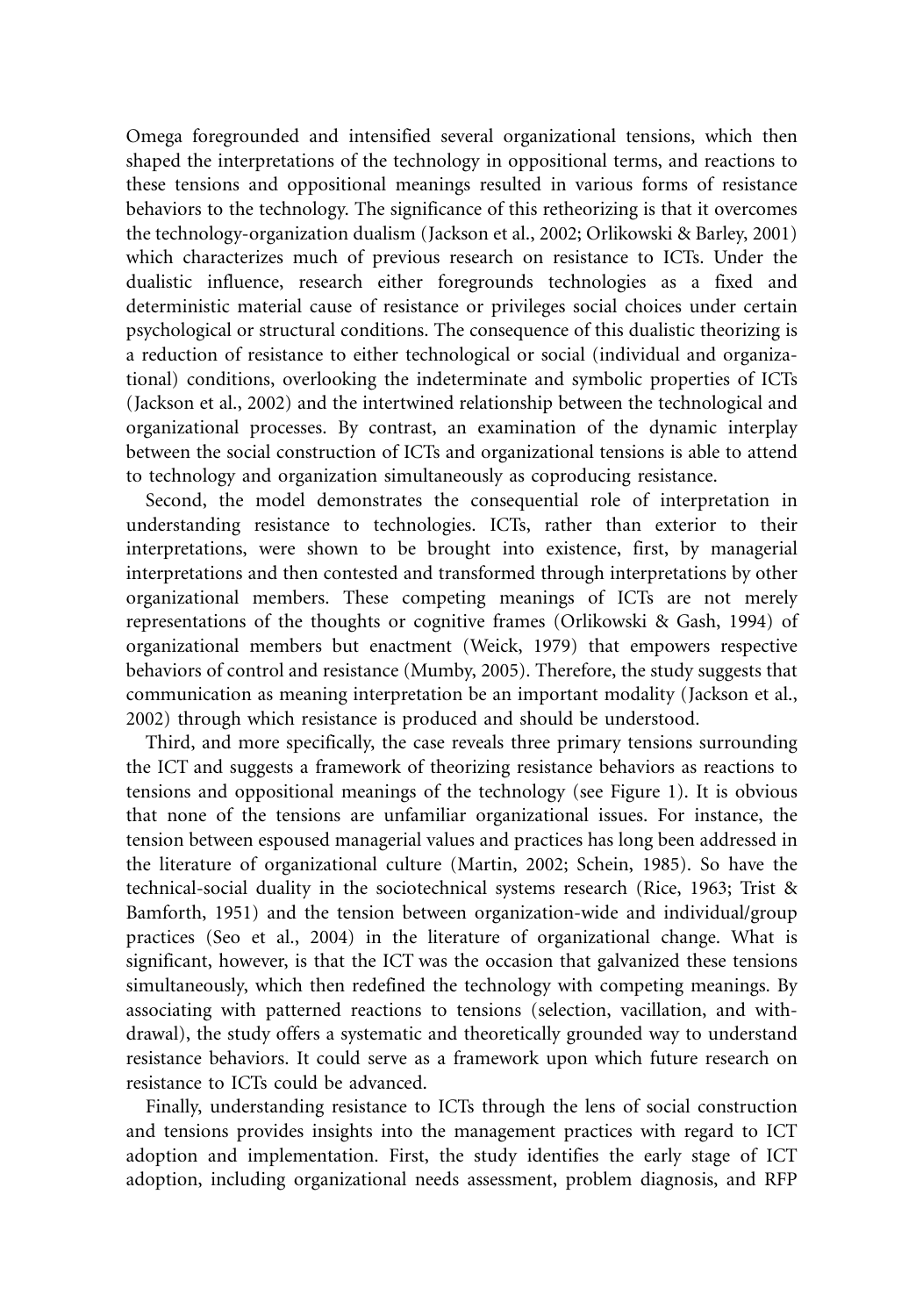writing as a critical stage in shaping the technology and organizational tensions. As the case demonstrated, the organizational construction of Omega preceded its introduction to the organization. Omega was shaped in the competing definitions of the organizational problems and management priorities. The SCT, charged with creating a service center, offered the first definition for the software system, which was then overwritten by senior managers according to their managerial priorities. After Omega was deployed, the ''appropriate'' use, advocated by one influential senior manager, further defined the technology according to his management concerns. The initial meanings of Omega, emerged and submerged in the construction process, planted the seeds of organizational tensions. Thus, the early stage of the ICT adoption process should not be treated as merely a technical or managerial matter. Instead, the study suggests broader employee participation in defining system needs and organizational problems. Second, the study suggests the alignment between management values and policies on technology use. In the UTech case, espoused management values contradicted the policies on Omega in situated contexts of use. Careful organizational assessments on such alignment, both prior to and after ICT deployment, could help reduce resistance. Third, from a dialectical perspective, stronger control only strengthens, rather than eliminates, the force of resistance. Hence, the study suggests that to manage tensions involved in ICT implementations is to achieve a state of balance between opposing forces. For instance, between competing needs for enterprise-wide standardization versus interpretive flexibility, heavy-handed enforcement on the standardized use of Omega led to withdrawal and subverted customer services. However, complete embrace of interpretive flexibility would have inhibited Omega's potential to integrate information and streamline communication across the organization. Therefore, only by striking and maintaining such a balance through negotiation and dialogue (Eisenberg, Goodall, & Trethewey, 2007) can organizations reap the technological advantage while minimizing resistance.

In spite of the contributions discussed above, the limitations in the study suggest many areas for development in future research. First, the study leaves out the potential influence by the broader cultural, political, and financial systems in which UTech resided. For instance, the managerial preoccupation with standardization and statistics could have been driven by the need to legitimize UTech's position and by the competition for limited resources with other institutions within the university system. At an even broader level, the managerial concerns may have reflected the overall drive toward greater accountability in education through such measures as strategic planning and assessment. Incorporating these factors in analysis would certainly enrich future studies. Second, the case only reveals three primary organizational tensions that pertain to the ICT implementation. Future analysis from a variety of cases may suggest additional tensions around which a technology evolves in meaning and practice. Third, a more longitudinal approach would extend the current understanding by exploring the consequences of resistance. For instance, three years after my field research, UTech finally abandoned Omega. To explore the abandonment process would help build a fuller understanding of the resistance.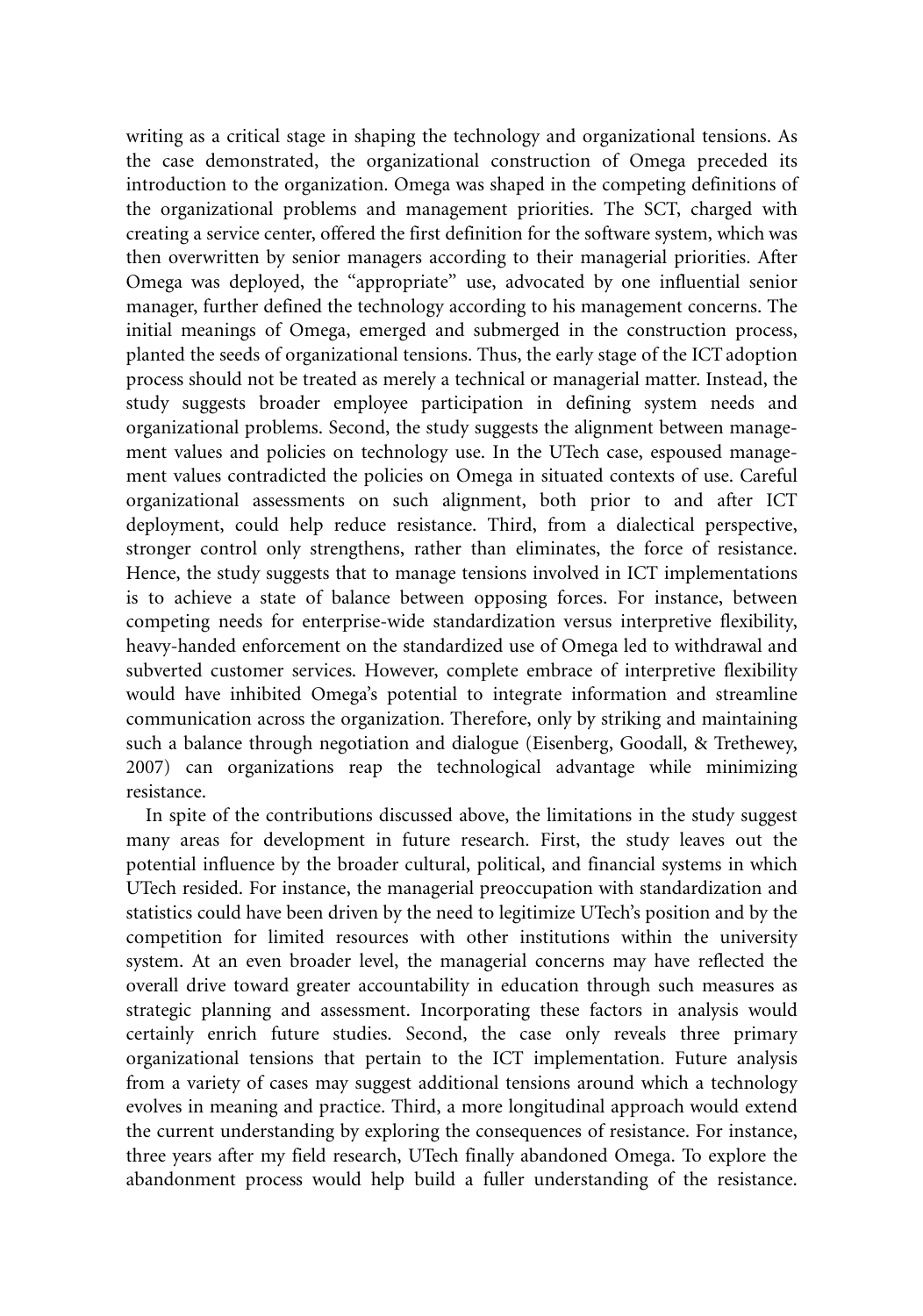Methodologically, the study relies on in-depth interviews as the primary data source. Theoretical development in the future would certainly benefit from data gathered through direct observation of both resistance discourse and behavior. Although difficult to obtain, such data would shed light on mechanisms through which resistance evolves and sustains through interaction.

In conclusion, this study has offered a process model for examining resistance to ICTs in the workplace, which focuses on meaning interpretation and the relationship between the social construction of ICTs and organizational tensions. The model extends our understanding of resistance from being the result of psychological or structural conditions to being the product of sensemaking and the dynamic interplay between technological and organizational processes.

#### Note

[1] Pseudonyms were used for the organization, participants, and the ICT to protect confidentiality and proprietary information.

#### References

- Ashcraft, K. (2006). Feminist-bureaucratic control and other adversarial allies: Extending organizational dissonance to the practice of ''new forms.'' Communication Monographs, 73, 55-86.
- Ashcraft, K., & Trethewey, A. (2004). Developing tension: An agenda for applied research on the organization of irrationality. Journal of Applied Communication Research, 32, 171-181.
- Bain, P., & Taylor, P. (2000). Entrapped by the ''electronic panopticon''? Worker resistance in the call center. New Technology, Work, and Employment, 15(1), 2-18.
- Baxter, L. A. (1990). Dialectical contradictions in relationship development. Journal of Social and Personal Relationships, 7, 69-88.
- Bijker, W. (1987). The social construction of Bakelite: Toward a theory of invention. In W. Bijker, T. Hughes, & T. Pinch (Eds.), The social construction of technological systems (pp. 159–187). Cambridge, MA: MIT Press.
- Charmaz, K. (2006). Constructing grounded theory: A practical guide through qualitative analysis. Thousand Oaks, CA: Sage.
- Davenport, T. (1998). Putting the enterprise into the enterprise system. Harvard Business Review, July-August, 121-131.
- DeSanctis, G., & Poole, M. S. (1994). Capturing the complexity in advanced technology use: Adaptive structuration theory. Organization Science, 5, 121-147.
- Ehie, I. C., & Madsen, M. (2005). Identifying critical issues in enterprise resource planning (ERP) implementation. Computers in Industry, 56, 545-557.
- Eisenberg, E. M., Goodall, H. L., Jr., & Trethewey, A. (2007). Organizational communication: Balancing creativity and constraint. Boston: Bedford/St Martin's.
- Fairhurst, G. T., Cooren, F., & Cahill, D. J. (2002). Discursiveness, contradiction, and unintended consequences in successive downsizings. Management Communication Quarterly, 15, 501-540.
- Feenberg, A. (1991). Critical theory of technology. New York: Oxford University Press.
- Ford, J. D., & Ford, L. W. (1995). The role of conversations in producing intentional change in organizations. Academy of Management Review, 20(3), 541-570.
- Fulk, J. (1993). Social construction of communication technology. Academy of Management Journal,  $36(5)$ , 921-951.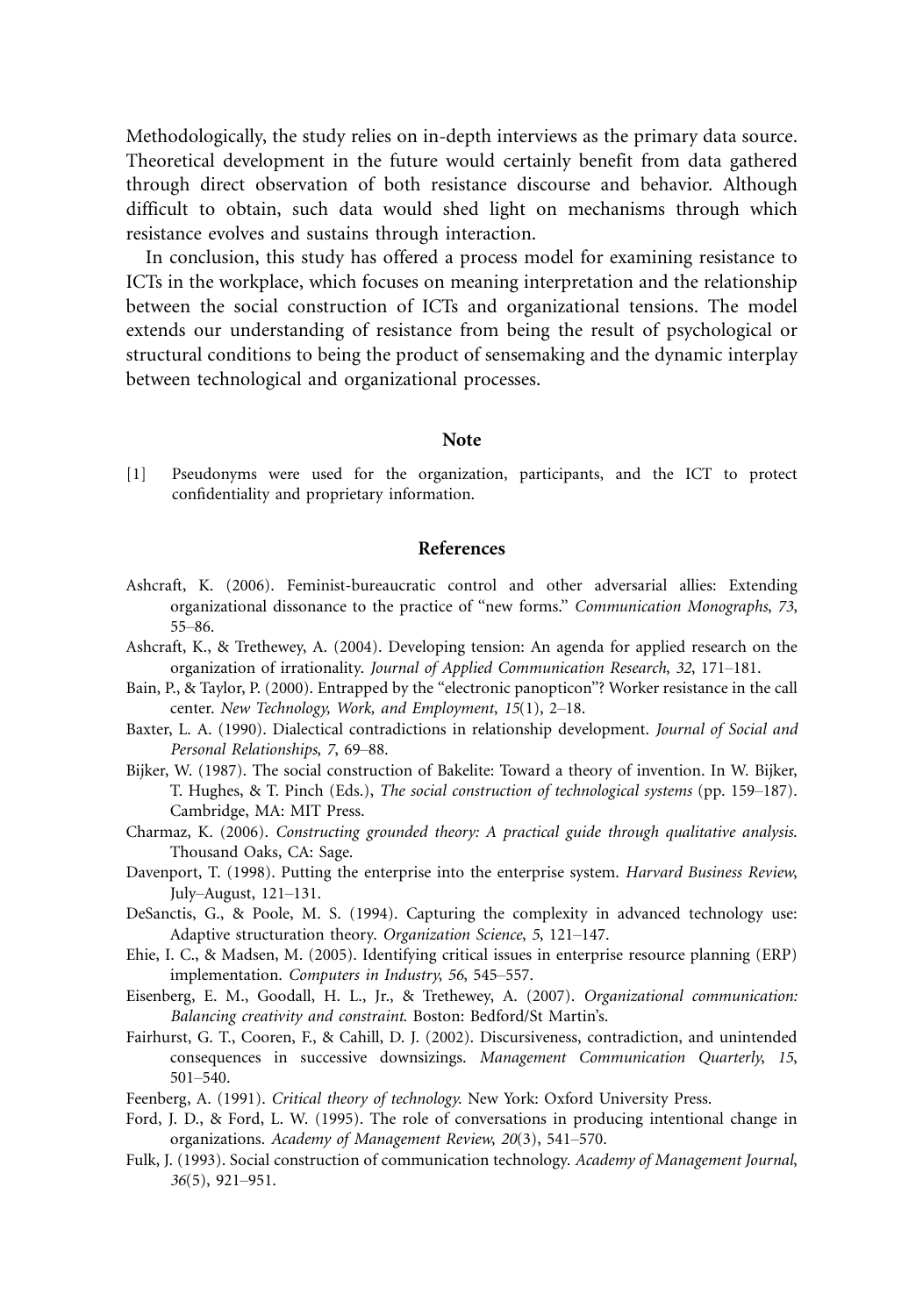- Gahan, C., & Hannibal, M. (1998). Doing qualitative research using QSR NUD\*IST. Thousand Oaks, CA: Sage.
- Goodman, P. S., & Kurke, L. B. (1982). Studies of change in organizations: A status report. In P. S. Goodman (Ed.), Change in organizations (pp. 1–46). San Francisco: Jossey-Bass.
- Hong, K. K., & Kim, Y. (2002). The critical success factors for ERP implementation: An organizational fit perspective. Information and Management,  $40(1)$ , 25-41.
- Howard, L. A., & Geist, P. (1995). Ideological positioning in organizational change: The dialectic of control in a merging organization. Communication Monographs, 62, 110-131.
- Jackson, M. (1996). The meaning of ''communication technology'': The technology-context scheme. In B. Burleson (Ed.), Communication yearbook, 19 (pp. 229–268). Beverly Hills, CA: Sage.
- Jackson, M. H., Poole, M. S., & Kuhn, T. (2002). The social construction of technology in the studies of the workplace. In L. Lievrouw & S. Livingstone (Eds.), Handbook of new media (pp. 236–253). London: Sage.
- Jian, G. (2007). Unpacking unintended consequences in planned organizational change: A process model. Management Communication Quarterly, 21, 5-28
- Joshi, K. (1991). A model of user's perspective change: The case of information system technology implementation. MIS Quarterly,  $15(2)$ ,  $229-240$ .
- Kansal, V. (2006). Enterprise resource planning implementation: A case study. Journal of American Academy of Business,  $9(1)$ , 165-170.
- Kim, Y., Lee, Z., & Gosain, S. (2005). Impediments to successful ERP implementation process. Business Process Management Journal, 11(2), 158-170.
- Kramer, M. (2004). Toward a communication theory of group dialectics: An ethnographic study of a community theater group. Communication Monographs, 71, 311-332.
- Kumar, K., & van Hillegersberg, J. (2000). ERP experiences and evolution. Communication of the ACM, 43(4), 23-26.
- Laclau, E., & Mouffe, C. (1985). Hegemony and socialist strategy. London: Verso.
- LaNuez, D., & Jermier, J. M. (1994). Sabotage by managers and technocrats: Neglected patterns of resistance at work. In J. M. Jermier, D. Knights, & W. R. Nord (Eds.), Resistance and power in organizations (pp. 219-251). New York: Routledge.
- Lapointe, L., & Rivard, S. (2005). A multilevel model of resistance to information technology implementation. MIS Quarterly, 29(3), 461-491.
- Larson, G. S., & Tompkins, P. K. (2005). Ambivalence and resistance: A study of management in a concertive control system. Communication Monographs,  $72(1)$ ,  $1-21$ .
- Lutgen-Sandvik, P. (2006). Take this job and ... : Quitting and other forms of resistance to workplace bullying. Communication Monographs, 73, 406-433.
- Marakas, G. M., & Hornik, S. (1996). Passive resistance misuse: Overt support and covert recalcitrance in IS implementation. European Journal of Information Systems, 5, 208-219.
- Markus, M. L. (1983). Power, politics and MIS implementation. Communications of the ACM, 26, 430-444.
- Markus, M. L. (2004). Technochange management: Using IT to drive organizational change. Journal of Information Technology,  $19(1)$ ,  $4-20$ .
- Markus, M. L., & Robey, D. (1988). Information technology and organizational change: Causal structure in theory and research. Management Science, 34, 583-598.
- Martin, J. (2002). Organizational culture: Mapping the terrain. Thousand Oaks, CA: Sage.
- Martinko, M. J., Henry, J. W., & Zmud, R. W. (1996). An attributional explanation of individual resistance to the introduction of information technologies in the workplace. Behavior and Information Technology,  $15(5)$ ,  $313-330$ .
- Mumby, D. K. (2005). Theorizing resistance in organization studies: A dialectical approach. Management Communication Quarterly, 19(1), 19-44.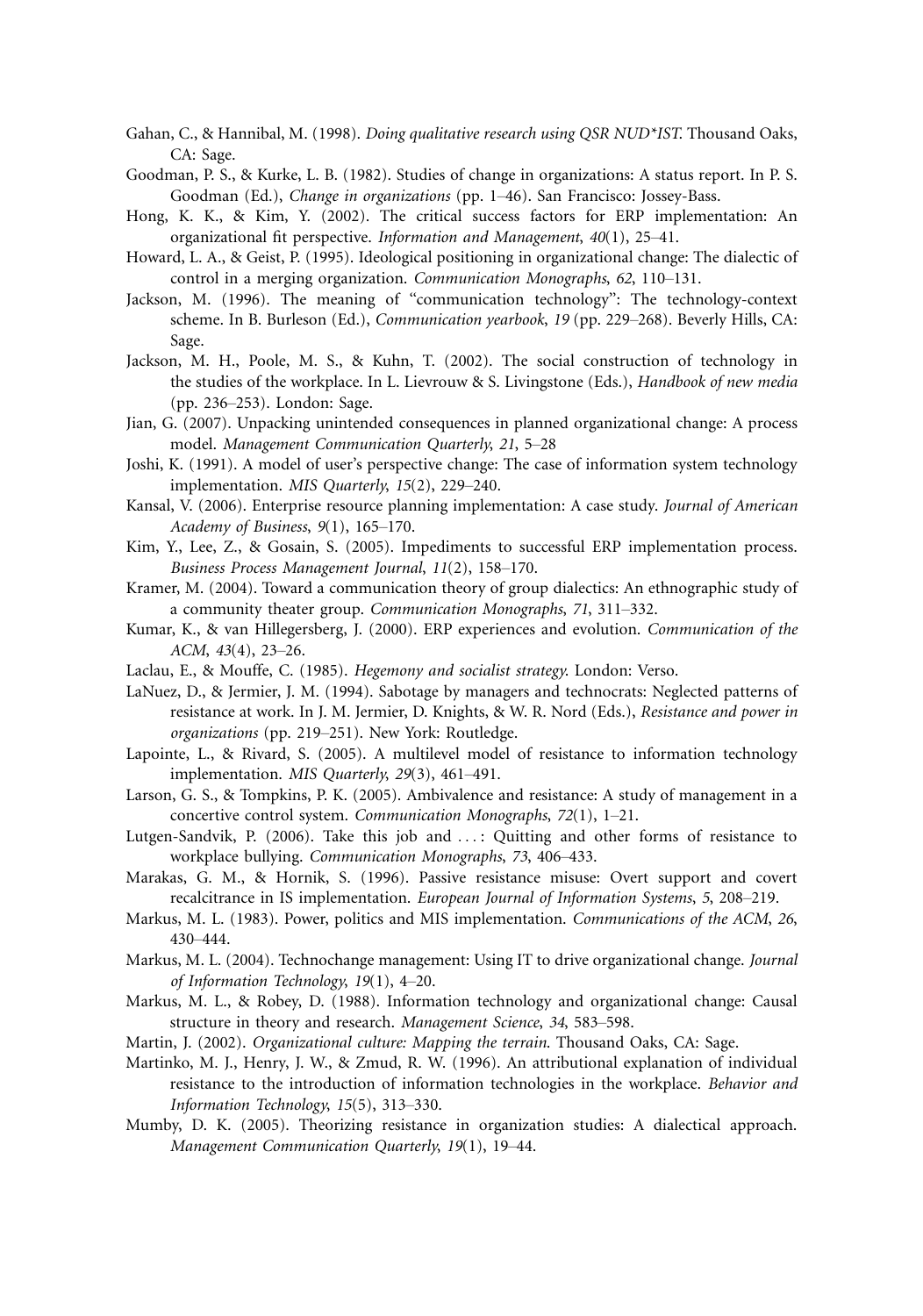- Orlikowski, W. (2000). Using technology and constituting structures: A practice lens for studying technology in organizations. Organization Science, 11, 404-428.
- Orlikowski, W., & Barley, S. (2001). Technology and institutions: What can research on information technology and research on organizations learn from each other? MIS Quarterly, 25(2),  $145 - 165.$
- Orlikowski, W., & Gash, D. (1994). Technological frames: Making sense of information technology in organizations. ACM Transactions on Information Systems,  $12(2)$ ,  $174-207$ .
- Orlikowski, W., Yates, J., Okamura, K., & Fujimoto, M. (1999). Shaping electronic communication: The meta-structuring of technology in the context of use. In G. DeSanctis & J. Fulk (Eds.), Shaping organization form: Communication, connection, and community (pp. 133-171). Thousand Oaks, CA: Sage.
- Pinch, T., & Bijker, W. (1987). The social construction of facts and artifacts: Or how the sociology of science and the sociology of technology might benefit each other. In W. Bijker, T. Hughes, & T. Pinch (Eds.), The social construction of technological systems (pp. 17-50). Cambridge, MA: MIT Press.
- Poole, M., & van de Ven, A. (1989). Using paradox to build management and organizational theories. Academy of Management Review, 14, 562-578.
- Porras, J. I., & Silver, R. C. (1991). Organizational development and transformation. Annual Review of Psychology, 42, 51-78.
- Pratt, M. G., & Doucet, L. (2000). Ambivalent feelings in organizational relationships. In S. Fineman (Ed.), *Emotion in organization* (2nd ed., pp. 204-226). London: Sage.
- Putnam, L. L., Grant, D., Michelson, G. L., & Cutcher, L. (2005). Discourse and resistance: Targets, practices, and consequences. Management Communication Quarterly,  $19(1)$ ,  $5-18$ .
- Rice, A. K. (1963). Productivity and social organization: The Ahmedebad experiment. London: Tavistock Publications.
- Robey, D., & Boudreau, M.-C. (1999). Accounting for the contradictory organizational consequences of information technology: Theoretical directions and methodological implications. Information Systems Research,  $10(2)$ ,  $167-185$ .
- Robey, D., Ross, J. W., & Boudreau, M.-C. (2002). Learning to implement enterprise systems: An exploratory study of the dialectics of change. Journal of Management Information Systems,  $19(1)$ ,  $17-46$ .
- Schein, E. (1985). Organizational culture and leadership. San Francisco: Jossey-Bass.
- Seo, M., Putnam, L. L., & Bartunek, J. M. (2004). Dualities and tensions of planned organizational change. In M. S. Poole & A. H. van de Ven (Eds.), Handbook of organizational change and innovation (pp. 73-107). New York: Oxford University Press.
- Shin, I. (2006). Adoption of enterprise application software and firm performance. Small Business Economics, 26, 241-256.
- Slack, J. (1989). Contextualizing technology. In B. Oeruin, L. Grossberg, B. O'Keefe, & E. Wartella (Eds.), Rethinking communication: Vol. 2. Paradigm exemplars (pp. 329-345). Newbury Park, CA: Sage.
- Stohl, C., & Cheney, G. (2001). Participatory processes/paradoxical practices: Communication and the dilemmas of organizational democracy. Management Communication Quarterly, 14, 349-407.
- Townsend, K. (2005). Electronic surveillance and cohesive teams: Room for resistance in an Australian call center? New Technology, Work and Employment, 20(1), 47-59.
- Tracy, S. (2004). Dialectic, contradiction, or double bind? Analyzing and theorizing employee reactions to organizational tensions. Journal of Applied Communication Research, 32, 119-146.
- Trethewey, A., & Ashcraft, K. (2004). Practicing disorganization: The development of applied perspectives on living with tension. Journal of Applied Communication Research, 32, 81-88.